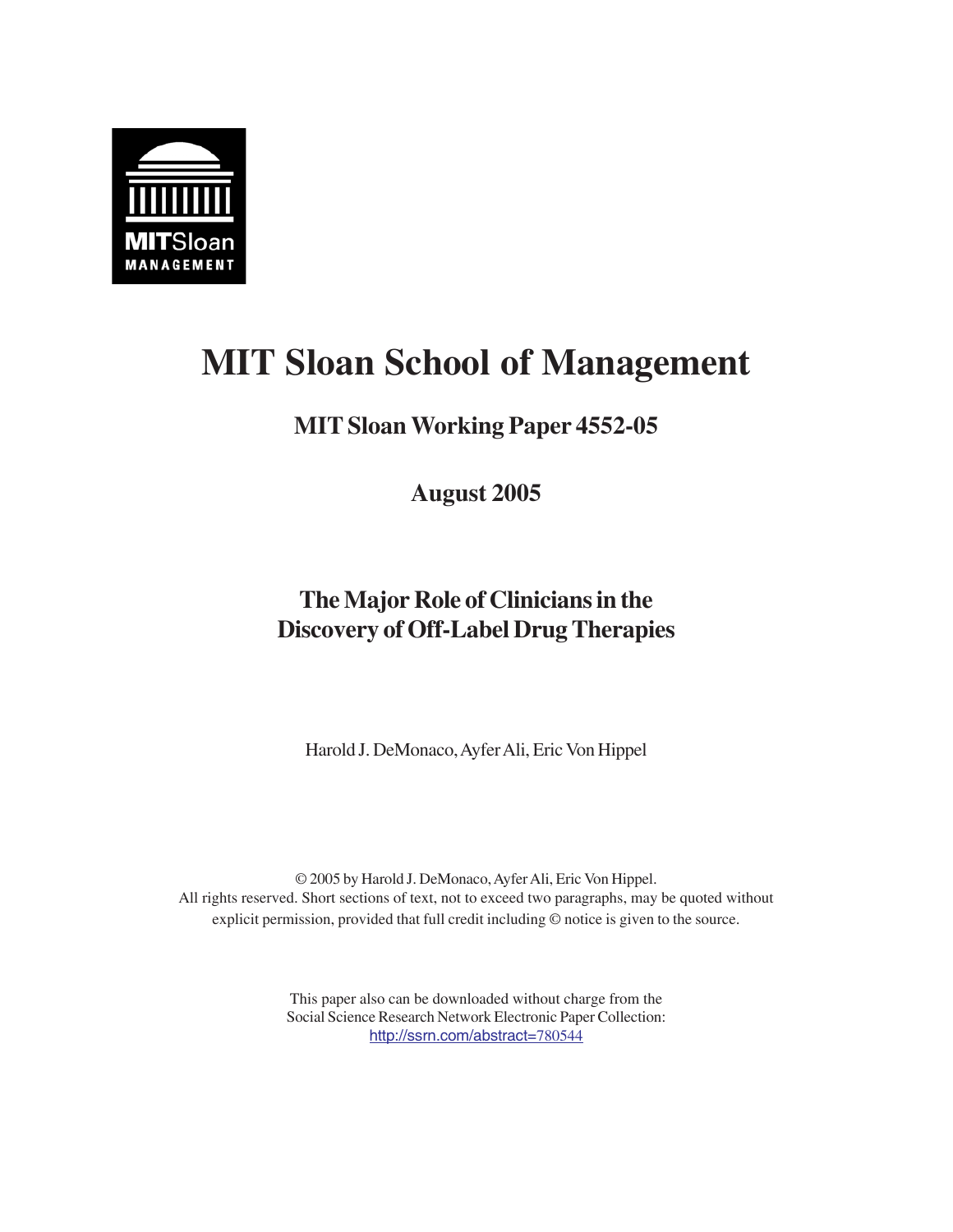#### **The Major Role of Clinicians in the Discovery of Off-Label Drug Therapies**

#### **Harold J. DeMonaco, M.S**.

Visiting Scholar, Massachusetts Institute of Technology-Sloan School of Management; Senior Clinical Associate, Decision Support and Quality Management Unit, Massachusetts General Hospital

#### **Ayfer Ali, B.A.**

Ph. D. Program in Health Policy, Harvard University

#### **Eric Von Hippel, Ph.D**.

Professor and Head, Innovation and Entrepreneurship Group,

Massachusetts Institute of Technology-Sloan School of Management, Cambridge, MA

**Reprints:** Mr. DeMonaco, Massachusetts General Hospital, 55 Fruit Street, Boston, MA, 02114, E-Mail hdemonaco@partners.org

**Conflict of interest:** This research was supported by internal funds and the authors have no conflicts of interest as defined by the International Committee of Medical Journal Editors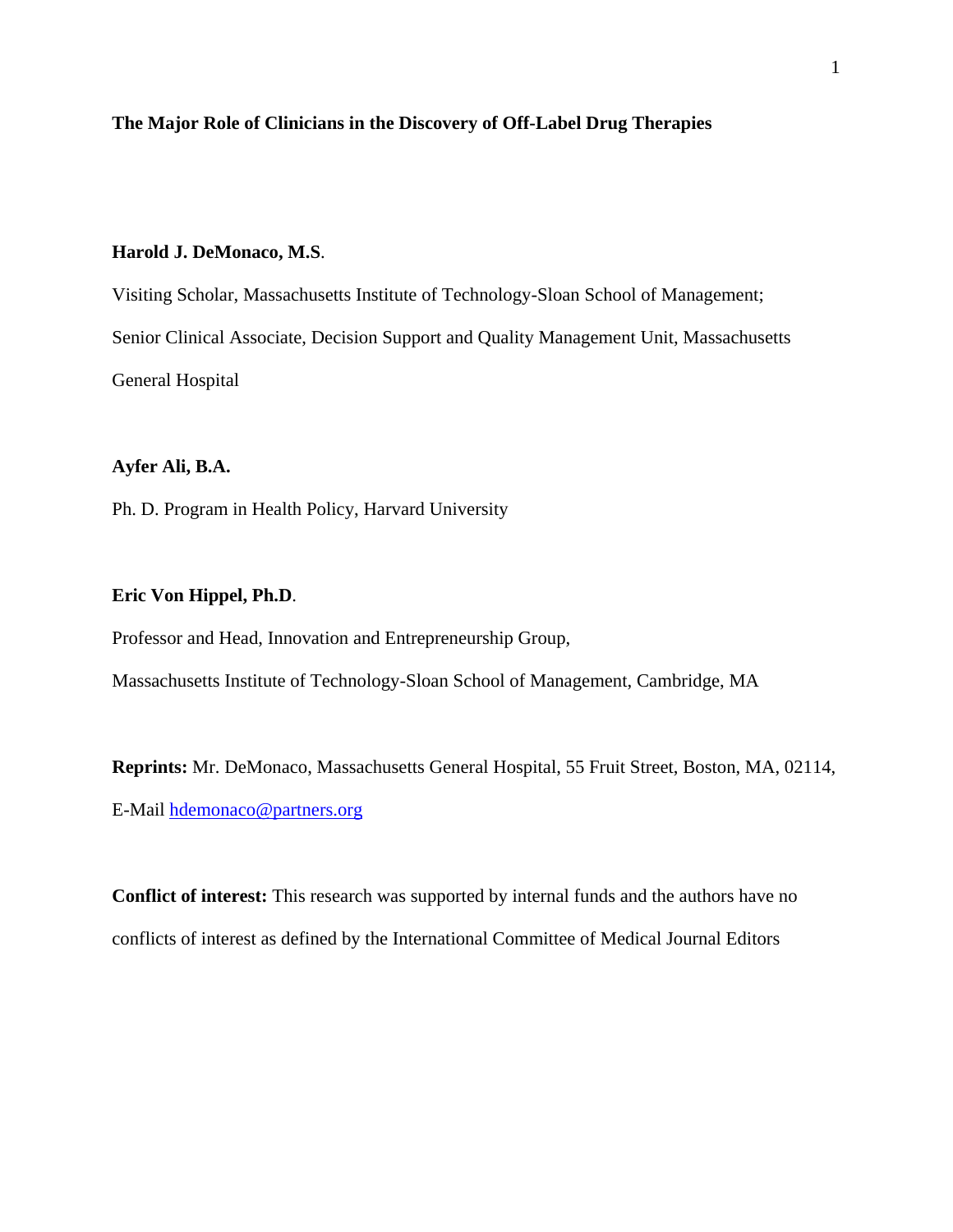**Key Words:** off label drug use, prescription drugs, new molecular entities, lead users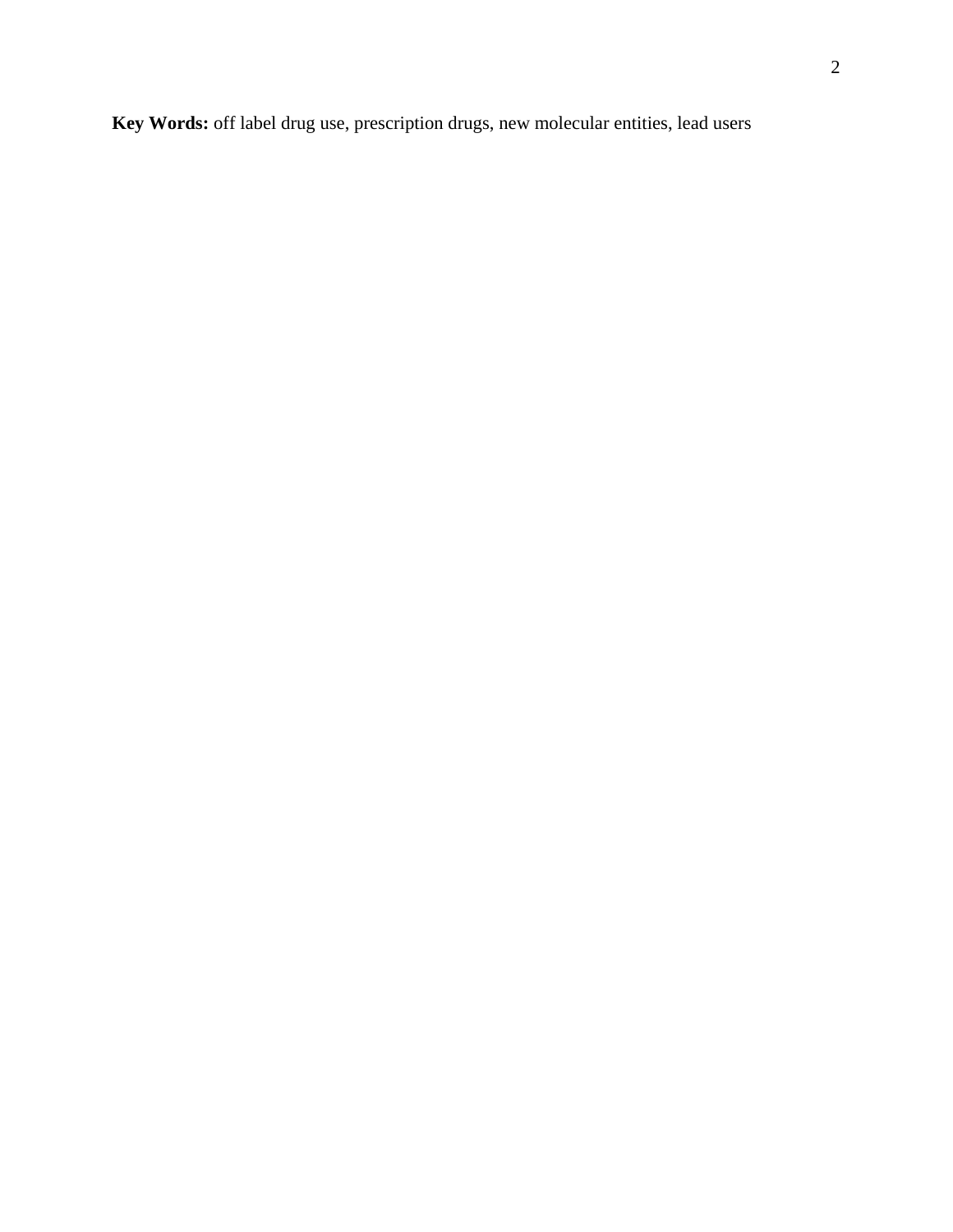#### **Abstract:**

**Objective:** To determine, through a review of the medical literature and author contact, the role of clinicians in the discovery of off label use of Food and Drug Administration approved prescription drugs

**Data Sources:** The literature was accessed through MEDLINE (1999–December 2003). Additional sources accessed included the U.S. Patent Office and Micromedex, Thompson Scientific and Healthcare, Inc.

**Data Synthesis:** A survey of new therapeutic uses for "New Molecular Entity" drugs approved in 1998 was conducted for the subsequent 5 years of commercial availability. During that time period, a total of 144 new applications were identified in a computerized search of the literature for the 29 new drugs approved in 1998. Literature and patent searches were conducted to identify the first report of each new application. Authors of the seminal articles were contacted via survey and telephone interview to determine whether they were in fact the originators of the new applications. If they were, examinations of article contents and author surveys were used to explore whether each new application was discovered via clinical practice that was independent of pharmaceutical company or university research ("field discovery") or whether the discovery was made by or with the involvement of pharmaceutical firm or university researchers ("central discovery").

**Conclusions:** Post-NDA discoveries of new, off-label uses for new drugs were present in 22 of the 29 drugs in our sample. We found that 59% (85/144) of the drug therapy innovations in our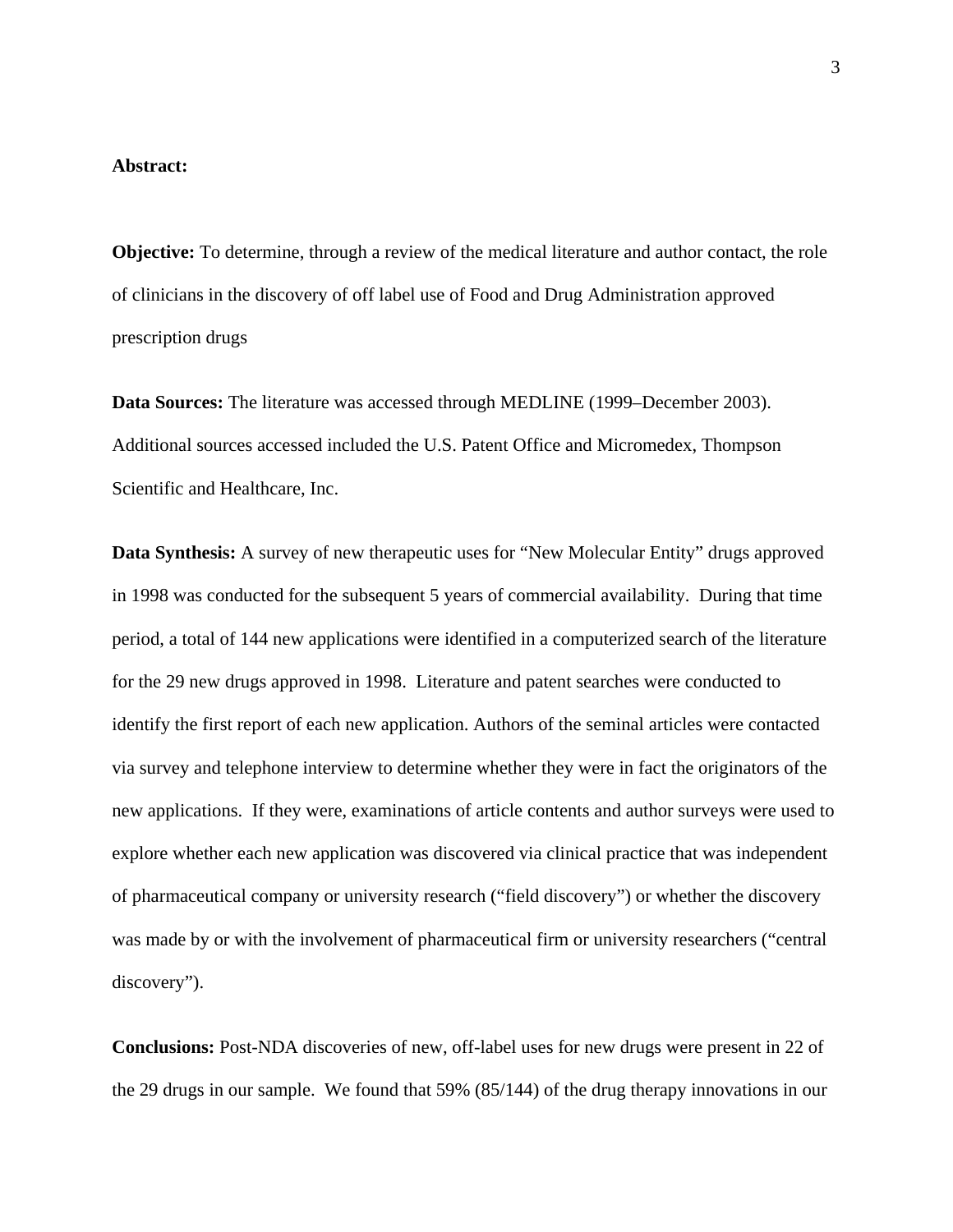4

sample were discovered by practicing clinicians via field discovery. The major role of clinicians in the discovery of new, off-label drug therapies has not been previously documented or explored. We propose that this finding has important regulatory and health policy implications.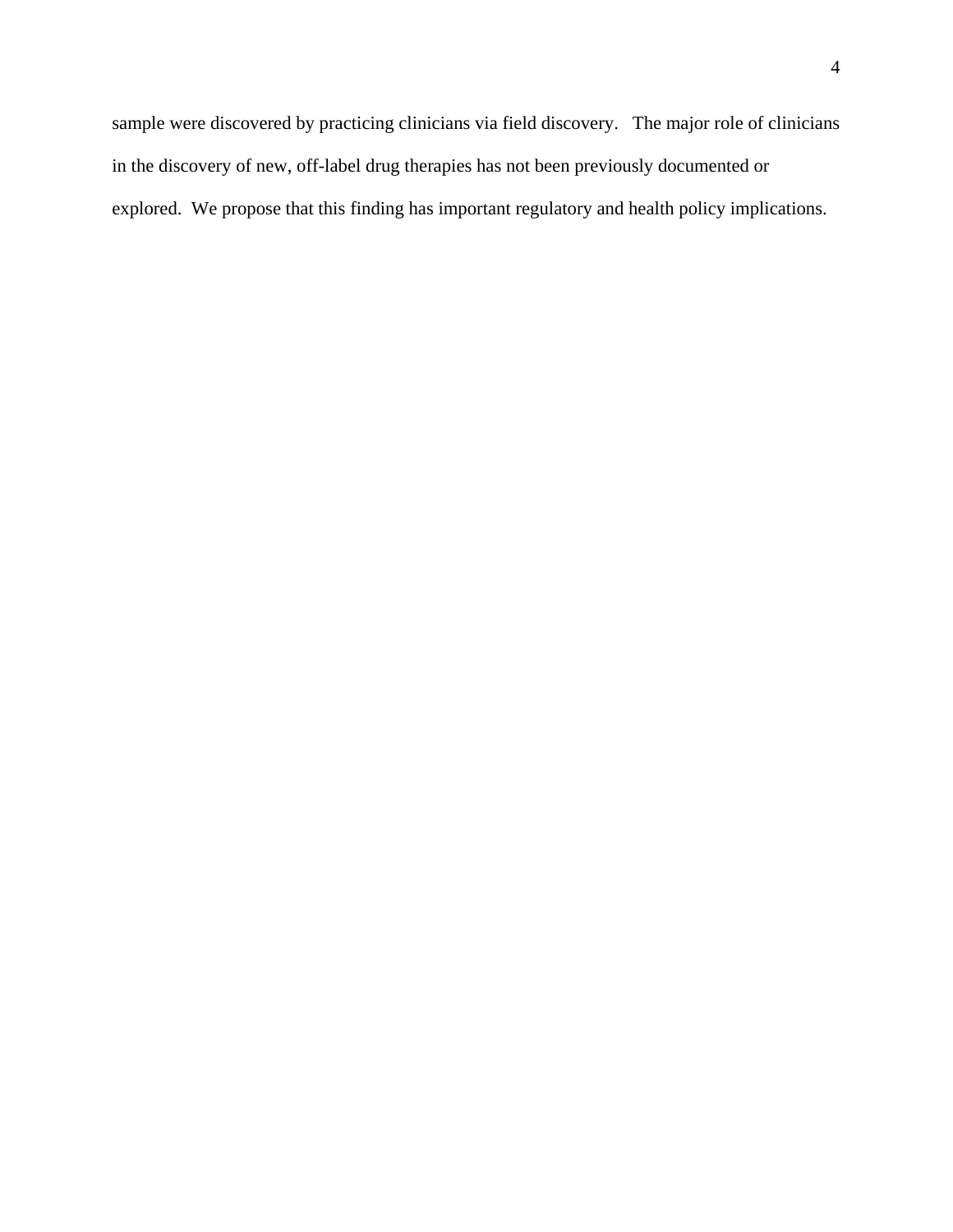#### **Introduction**

In this paper, we explore how new, off-label applications for existing drugs are discovered. Clinicians' use of FDA-approved drugs in "off-label" applications is a very important part of medical practice. Data suggests that in some fields such as chemotherapy and prescriptions for children, off-label use of drugs accounts for as much as 85% of total prescriptions. (1) Indeed, for some diseases such as non-small cell lung cancer and cystic fibrosis, off-label uses of existing drugs are either the only drug therapies available or are therapies of choice. (2)

Research on innovation processes in other fields has documented that both product users (medical clinicians in the case of this study) and product manufacturers (pharmaceutical manufacturers in the case of this study) play important and distinct roles in the development of new products and new product applications. Users, it has been found, tend to develop products and applications involving functional novelty. In contrast, manufacturers tend to develop products and applications that address well-understood needs. (3, 4) Both users and manufacturers use similar scientific methods – theory and observation–based trials and learning. Both have levels of quality that range from high to low.

The importance of clinicians as innovators has not been explored in pharmacotherapy to our knowledge. Yet, as we will show, they are responsible for discovering over half of off-label applications for existing drugs. If clinicians are indeed important in this field of innovation, there are important regulatory and clinical implications. Our rationale is simple. Clinical practitioners carry out a much higher volume of formal and informal experiments than do manufacturers and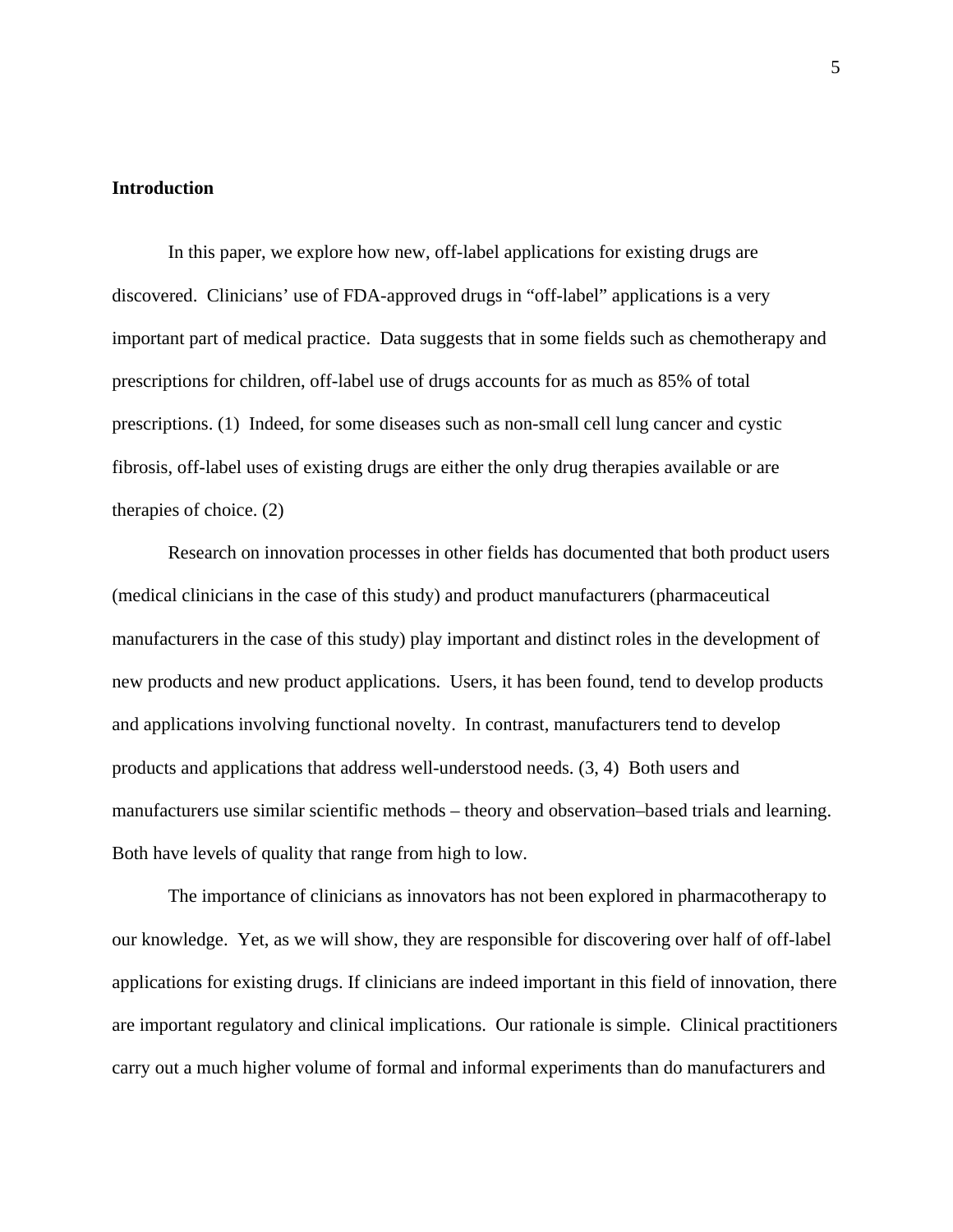universities. In the case of laboratories and formal clinical trials, the total volume of experiments going on in humans per new molecular entity probably only numbers in the hundreds or thousands of subject exposures for each new indication or use. In the case of clinical practice, the total volume of formal and informal experiments going on is equivalent to the number of prescriptions generated for the product. In essence, each use of the drug represents a new clinical experiment. Since, as we will explain, "volume matters" in the discovery of new offlabel applications of existing drugs, it becomes very important to efficiently capture important findings generated during the course of clinical practice. Improvements to regulatory and information-collection practices must be made to achieve this. For example, many of the potentially valuable observations arising in the course of clinical practice are currently lost because of inadequate means and incentives provided to clinicians to report anomalous and potentially interesting findings regarding novel off-label applications of drugs.

In this paper we will first review literature on the sources of innovation. Next, we will present our methods and then our findings. Finally, we will discuss the implications of our findings for drug discovery practice and policy, and offer suggestions for further research.

#### **Literature review: the sources of innovation**

 Traditionally, it has been assumed by innovation process scholars, that product manufacturers would be the developers of all or most new products. After all, they seem to be the ones best positioned to reap related financial gains. However, empirical research during the past two decades has now shown that product users rather than manufacturers are the actual developers of many of the commercially important new products in fields studied to date. This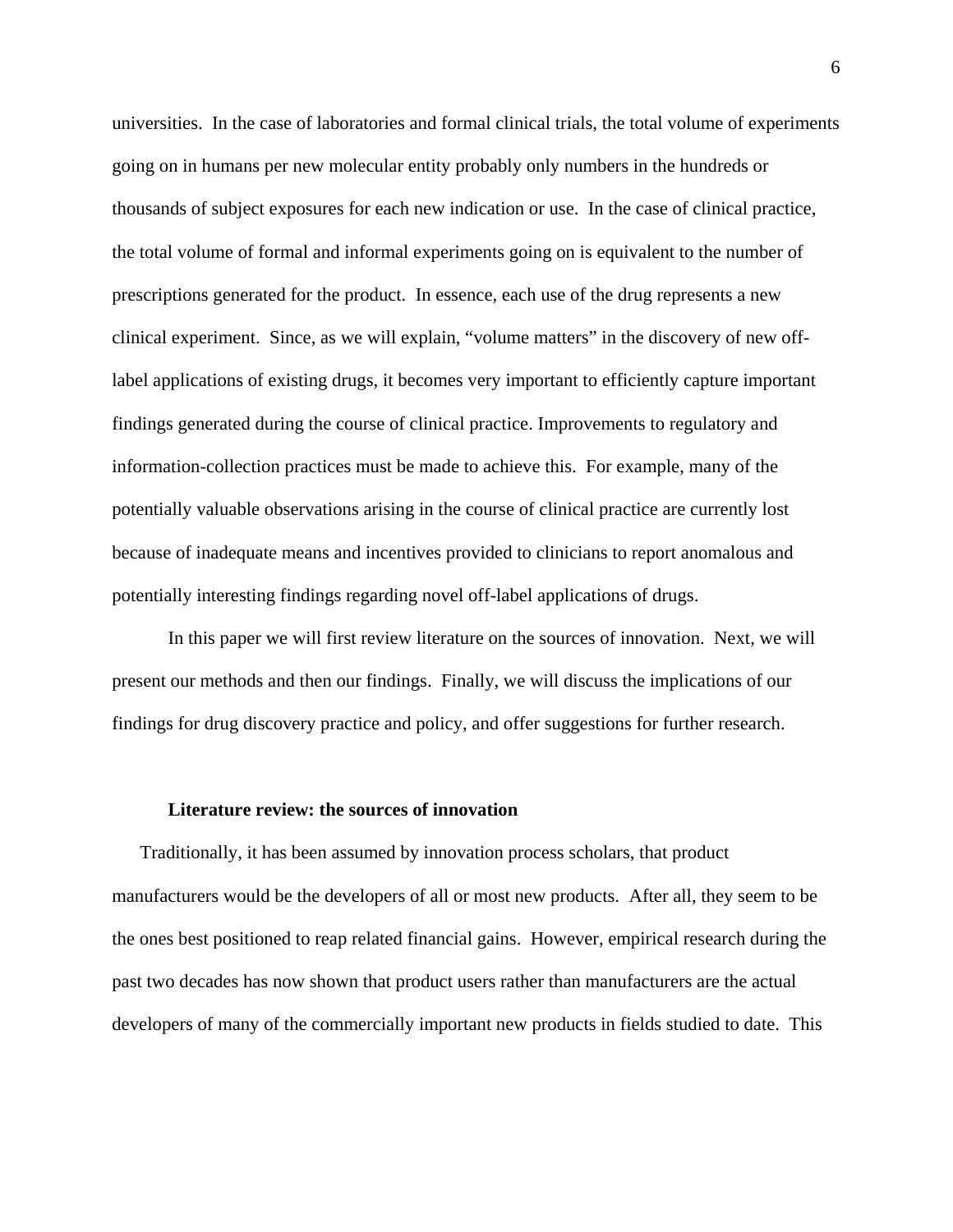stream of research has also shown that user-developed products tend to differ from manufacturer-developed products in an important way: they tend to be "functionally novel."

 In the field of scientific instruments, for example, previous research has found that users tended to develop innovations that enabled the instruments to do qualitatively new types of things for the first time. (3) In contrast, manufacturers tended to develop innovations that enabled users to do the same things they had been doing, but to do them more conveniently or reliably (Table 1) For example, users were the first to modify electron microscopes to enable them to image and analyze magnetic domains at sub-microscopic dimensions. In contrast, manufacturers were the first to computerize electron microscope adjustments to improve ease of operation. Improvements in sensitivity, resolution, and accuracy fall somewhere in the middle, as the data show. These types of improvements can be driven by users seeking to do specific new things, or by manufacturers applying their technical expertise to improve the products along known general dimensions of merit, such as accuracy.

The source of this difference has been traced back to information asymmetries between users and manufacturers. Users tend to know more about their needs and about their contexts of use than do manufacturers. This information tends to be held locally and hence it is "sticky." Stickiness of information has previously been shown to alter the sources of innovation (3-5)

We argue that similar information asymmetries exist in the case of discovery of new applications for existing drugs. As a consequence, many of the potential applications of an approved drug cannot be predicted on the basis of data available to laboratory researchers. Instead, it seems reasonable that many will only be discovered via "learning by doing" during widespread testing and use in the field.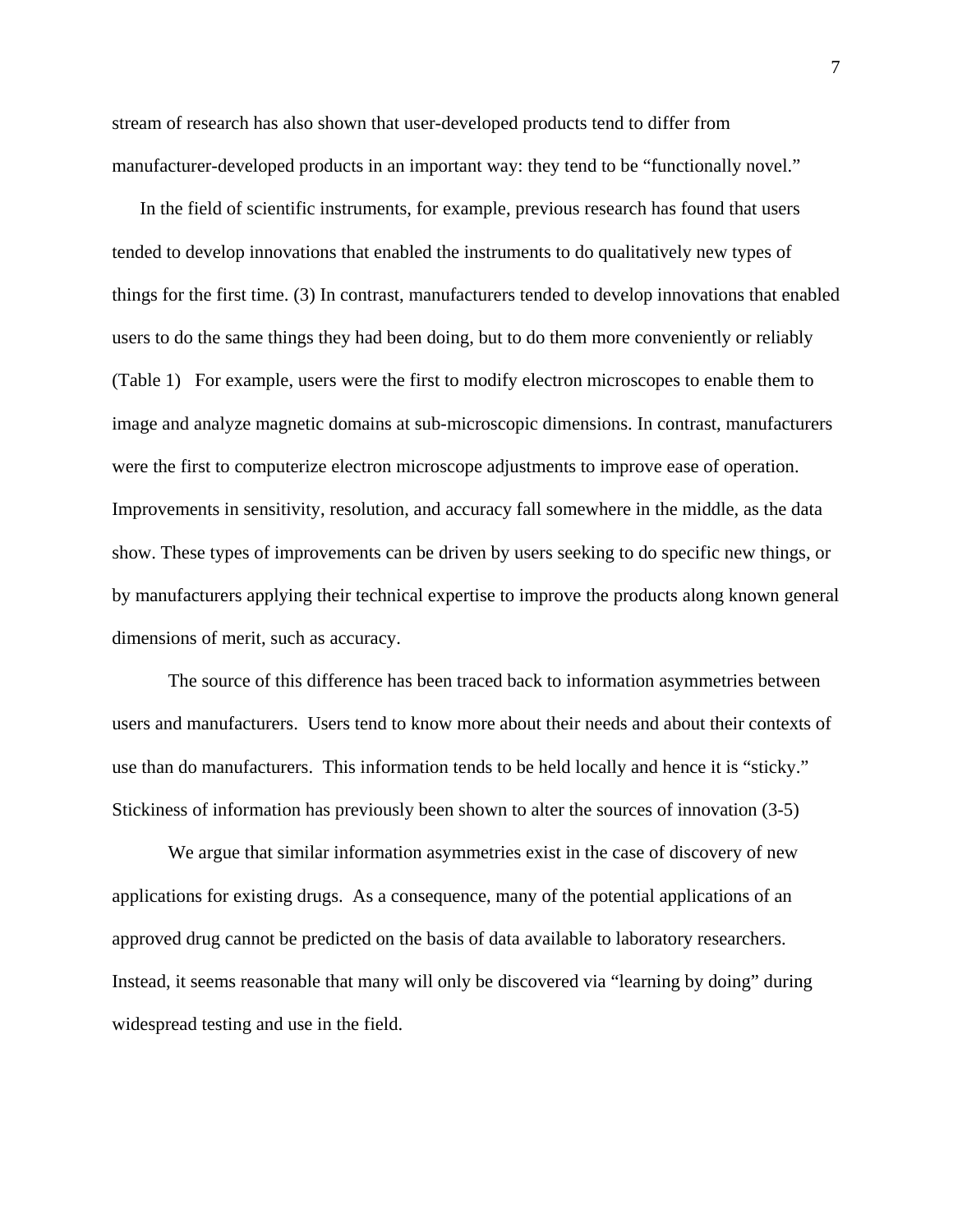Our reasoning echoes that offered by Eric Raymond regarding "Linus' Law" in software debugging (6). In software, the discovery and repair of subtle code errors or "bugs" can be a very costly matter. (7) However, Raymond argued, the same task can be greatly reduced in cost and also made faster and more effective when it is opened up to a large community of software users. Under these conditions, he said, "Given a large enough beta tester and co-developer base, almost every problem will be characterized quickly and the fix obvious to someone. Or, less formally, 'given enough eyeballs, all bugs are shallow." (6) He then goes on to explain. "More users find more bugs because adding more users adds more ways of stressing the program…. Each [user] approaches the task of bug characterization with a slightly different perceptual set and analytical toolkit, a different angle on the problem….." So adding more beta-testers ... increases the probability that someone's toolkit will be matched to the problem in such a way that the bug is shallow to that person." More simply put, the more sets of eyes devoted to a problem, the more likely it will be solved.

The analogy to the field discovery or distributed drug-testing process that we are exploring is, of course, that each clinician has a different set of patients to whom they prescribe a given drug during normal clinical practice. A patient(s) of some clinician will then serendipitously have the right combination of disease and other characteristics to manifest a valuable new application (or negative side effect) for that drug.

The FDA process of drug discovery and new drug approval, although costly and time consuming, is not as clinically robust as is use in the field. Depending on the drug class, as few as several hundred humans may have been exposed to the test drug during clinical trials. This paucity in numbers is made even more problematic by homogeneity of test subjects. Clinical trials rarely provide a full understanding of the true value of drugs as a result of these factors.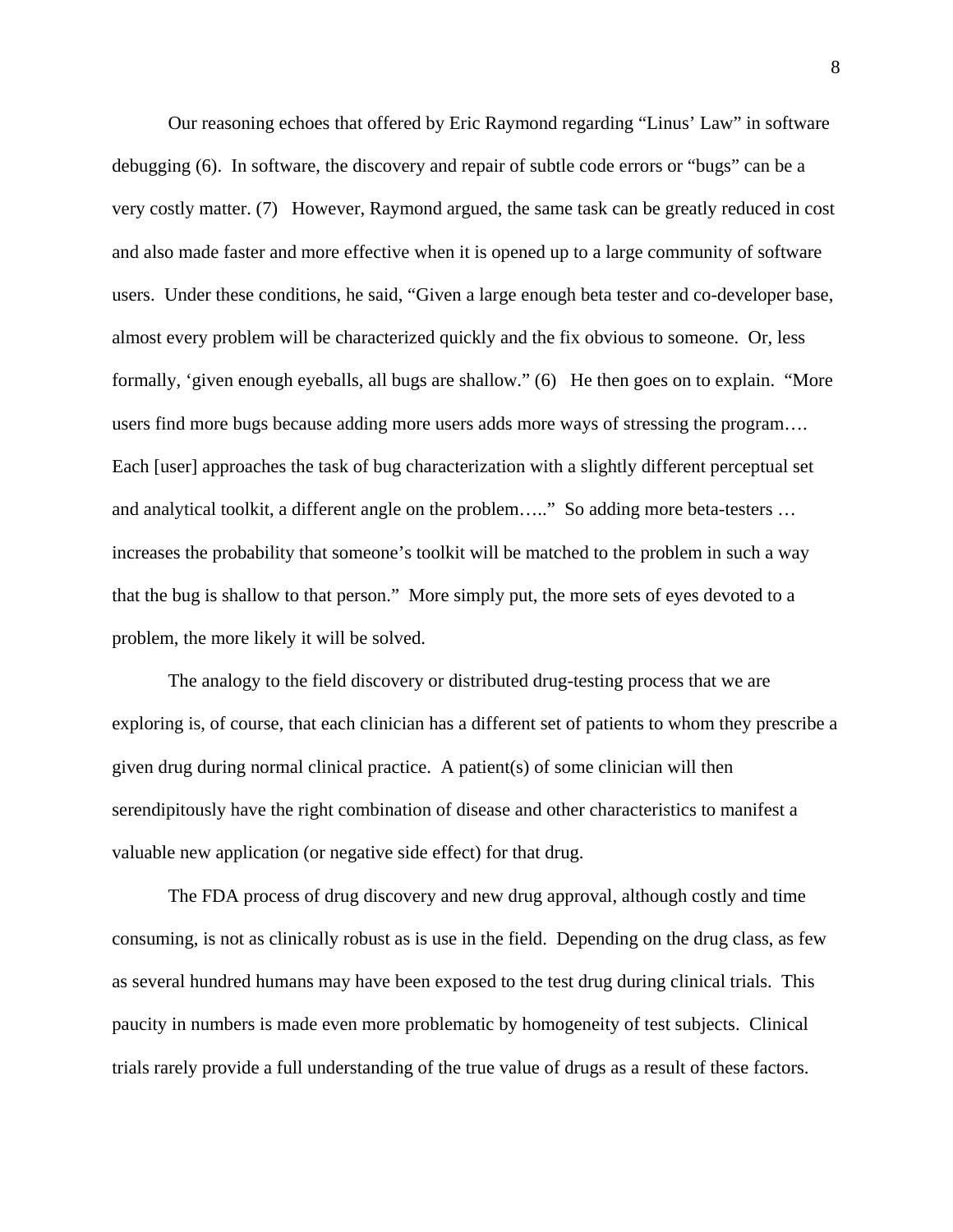Recent revelations of the risks associated with Vioxx after years of commercial use and Tysarbi after only several months of use highlight the inherent deficiencies in controlled clinical trials to identify the risks and benefits of prescription drugs. Widespread use in the marketplace can in principle provide much better data.

Studies on other types of innovation and in a range of fields supports the probability that clinicians in regular medical practice will be the source of many and diverse innovations, such as innovations in the off-label use of drugs. Just as there is heterogeneity among patients, users of consumer and industrial products also are highly heterogeneous, often needing to apply a given type of product to different purposes under different conditions. As a result, many users innovate in the field by discovering new product uses or actually developing new products to better serve their own needs. Table 2 summarizes empirical research findings on this matter.

 Available data from diverse fields supports the observation that a significant number of users develop, build or modify existing products in their fields of regular activity. If field discovery is a significant factor in the process of defining new drug indications, examples should be readily apparent. In our preliminary studies we did found this to be the case. Two examples of field discovery are provided below:

#### **Botox Cosmetic (Botulinum Toxin A)**

 Botulinum Toxin A (Botox, Allergan, Inc) was originally approved in 1989 as an orphan drug for the treatment of strabismus, hemifacial spasms, and blepharospasm. The indications for use increased so that by 2002 botulinum toxin A was approved for the treatment of cervical dystonia in adults to reduce the abnormal head position and neck pain associated with cervical dystonia and the treatment of strabismus and blapharospasm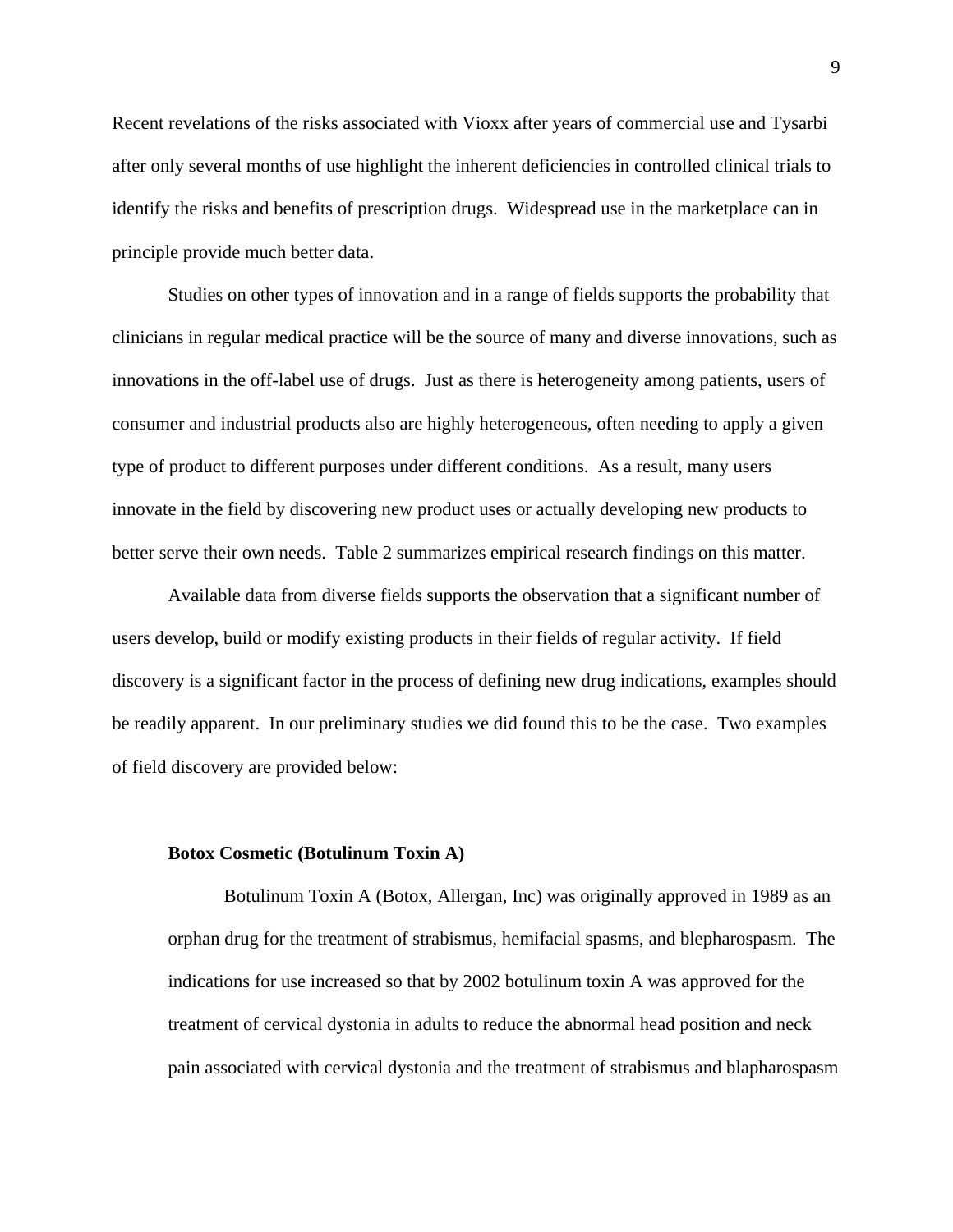associated with dystonia. In April 2002, the Food and Drug Administration approved Botox Cosmetic for the temporary improvement in the appearance of moderate to severe glabellar lines associated with corrugator and/or procerus muscle activity in adult patients age 65 years and older. (16) The financial impact of this change in FDA approval was substantial. According to the Allergan annual report, domestic and international sales of Botox rose from \$239.5 Million in 2001 to \$439.7 Million by year-end 2003. This 83% increase in sales volume for Botox Cosmetic was well in excess of the 20.9% increase in sales for the company's eye care products and 31.2% increase in sales of skin care products. (17)

 The first reported use of botulinum toxin A for cosmetic purposes, was published by an ophthalmologist in 1992. (18) We contacted the first author and confirmed that the first reported use of botulinum toxin A for cosmetic purpose was the result of observations made in using the drug for its FDA approved indications. According to the author, the manufacturer did not play any role in the development of the clinical trial.

#### **Propofol as an antipruritic**

 Propofol (Diprivan, was approved by the Food and Drug Administration for use as an in 1989. (19) It is used as a sedative hypnotic drug in the induction of anesthesia. Although it is now a mainstay in the early phases of anesthesia having replaced thiopenthal, the mechanism by which propofol works is not understood.

 The practice of anesthesia has evolved over the years with greater attention to post operative management, a key concern prior to surgery. To that end, many anesthesiologists will routinely provide for pain control using an epidural drug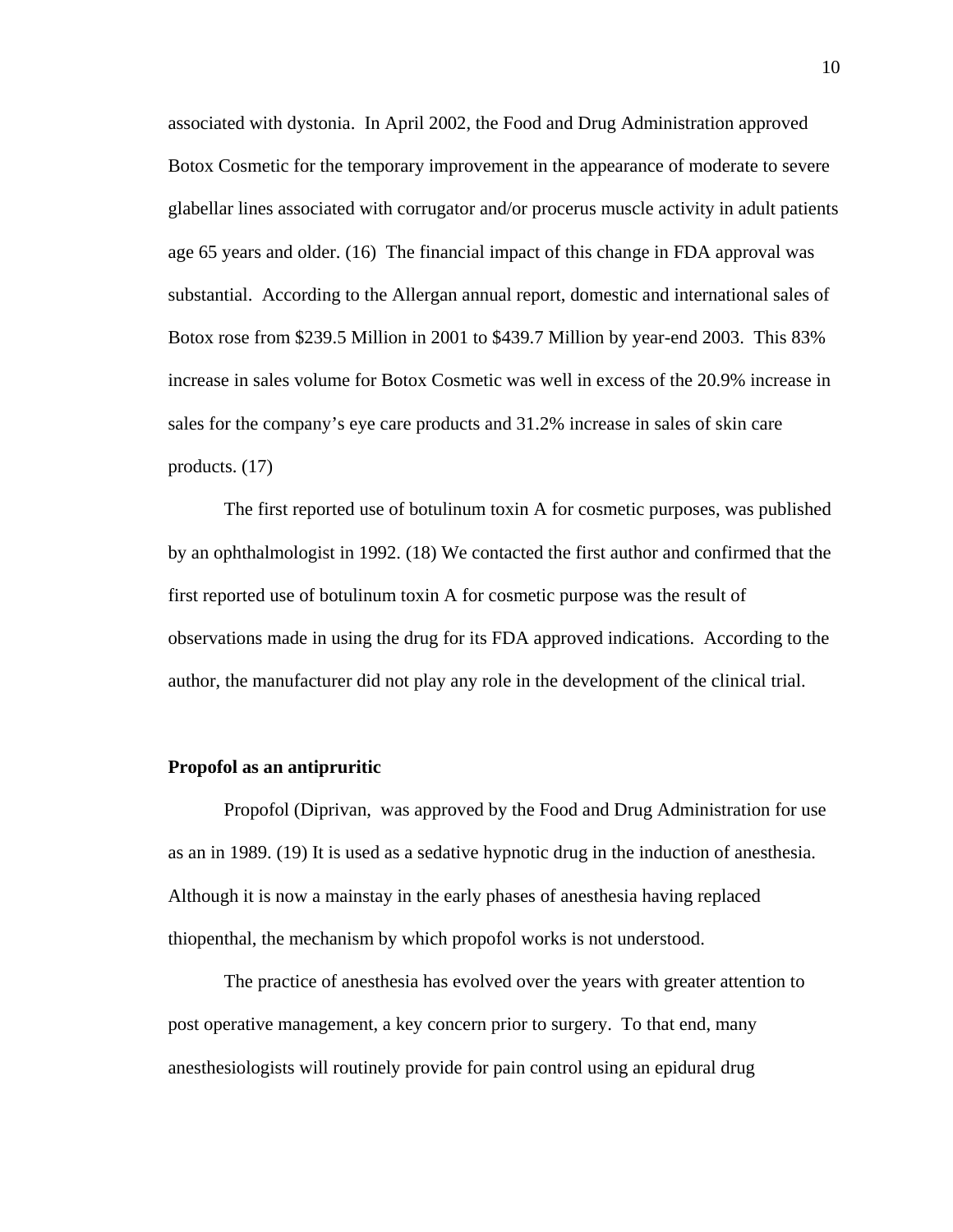administration technique. Drugs such as narcotics like morphine or local anesthetics such as lidocaine, can be injected into this space or given by continuous infusion into the space. Many patients suffer from intense itching initially when morphine or another narcotic is administered this way. This intense itching can be very troublesome and is difficult to treat with the usual drugs.

 In 1992, anesthesiologists published the results of the first use of propofol for the relief of itching due to epidurally administered narcotics. (20) The first author was contacted to determine the events leading up to the use of propofol in this rather novel fashion. Indeed, on questioning, he noted that the initial observation was serendipitous. They noticed a patient complaint of intense itching, nausea and vomiting related to epidural morphine was treated with the coincident administration of subtherapeutic doses of propofol. This use of propofol, although not approved by the Food and Drug Administration is employed commonly in hospitals across the United States today.

Note that neither of these two discoveries emanated from a centralized or planned investigation. Both were made in the field by observant clinicians who then chose to report their findings.

#### **Source of off-label applications – methods and findings**

We propose that there are two distinct and simultaneous processes of innovation in pharmacotherapy. Some new applications for FDA-approved drugs will be identified in a centralized process by pharmaceutical firms in laboratory settings and in clinical trials; others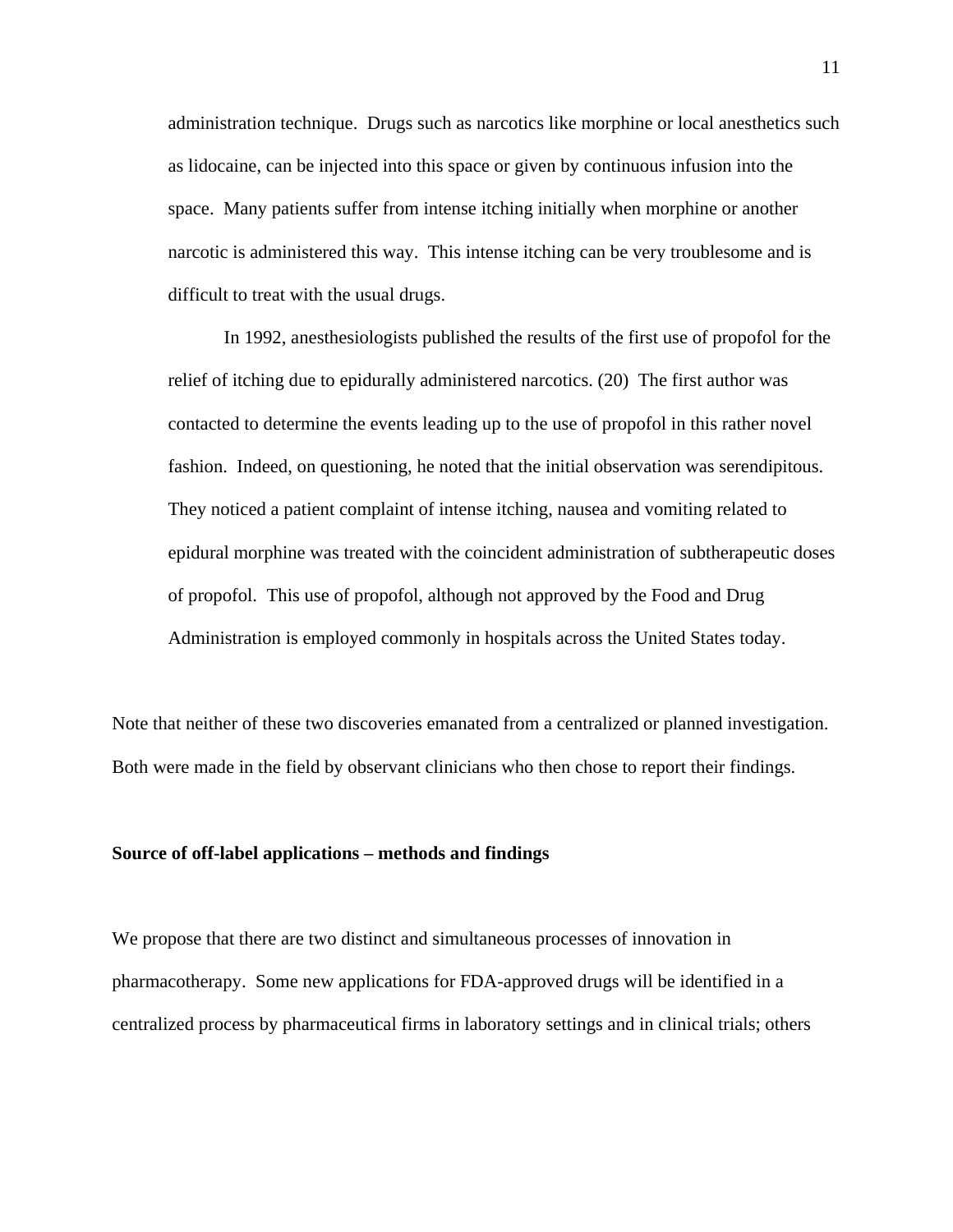will be discovered by the non-centralized observations and experimentation of clinicians in the field.

#### **Methods**

 Each year a number of new drug applications for new chemical entities are approved by the Food and Drug Administration. In the years following first commercial introduction, a number of new, "off-label" applications for the new drugs are typically identified. In order to explore this phenomenon, we decided to review all new indications for a cohort of "new chemical entity" new drug applications that had been approved in 1998. We then analyzed the introduction of new clinical uses for these newly approved drugs over a period of five years – from 1999 through 2003. This period of time was chosen to allow sufficient product maturity for widespread clinical use as well as time for reporting of findings in the literature. Because the definition of a new use may be considered arbitrary we chose to utilize a presumably objective abstracting subscription (Micromedex, Thompson Scientific and Healthcare, Inc.) to initially identify new published uses for the 29 new chemical entity drugs in our sample. A total of 144 new and effective uses for these new drugs were identified within Micromedex. New potential but ineffective uses were not included.

 The discoverer of each of the 144 new and effective uses of the 29 drugs in our sample was determined by exploring articles, patents, and by surveys of apparent discoverers.

 "Seminal" published articles (the first published report of a new use) were identified using a computerized database (OVID, Ovid Technologies) and contact information for first authors obtained.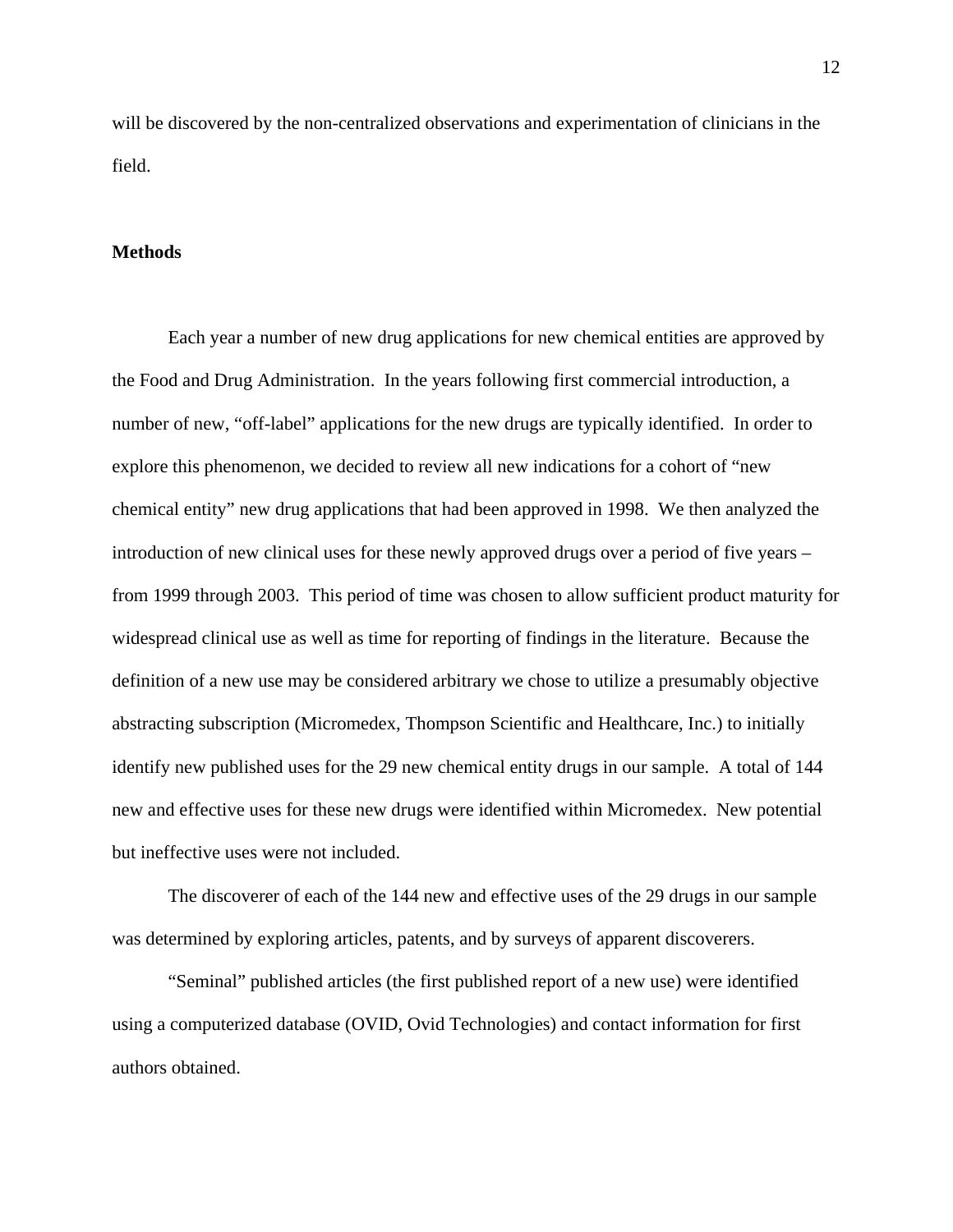Patents are also a form of publication used to report discoveries, and pharmaceutical manufacturers, especially, can be expected to often use this mode of discovery reporting. We therefore searched for all patents where the name of the disease and the name of the drug were present in the same patent. To do so, we searched the data base for any notation of the drug in question and the disease or disorder of interest. The decision to conduct a broad based search rather than searching only in the explicit claim was in recognition of the heterogeneous nature of patent language and specificity. For example, some patents identified included only very specific disorders within the claim whereas others included generalized terms such as inflammatory disorders. Foreign patents were not searched. Under the Patent Cooperation Treaty applicants filing a US patent have a temporary right to file specified foreign patents. This right to file expires one year after US filing. Given the size of the US market for pharmaceuticals as compared to the total worldwide market, we assumed that the US patent would be filed in advance of any other patent application.

 After checking on both patent and journal publication data bases, we coded the discoverer of each new drug application based upon priority of discovery as follows:

(1) If there was no patent filed by a "central" developer prior to publication by a "field" author then it was field discovery.

(2) If there was a patent *and* a journal publication and the article was published after the patent filing date but before patent publication then it was parallel discovery by the authors of these two forms of publication. (If both authors were clinicians then it was coded as a field discovery. To be conservative in our findings, we coded all cases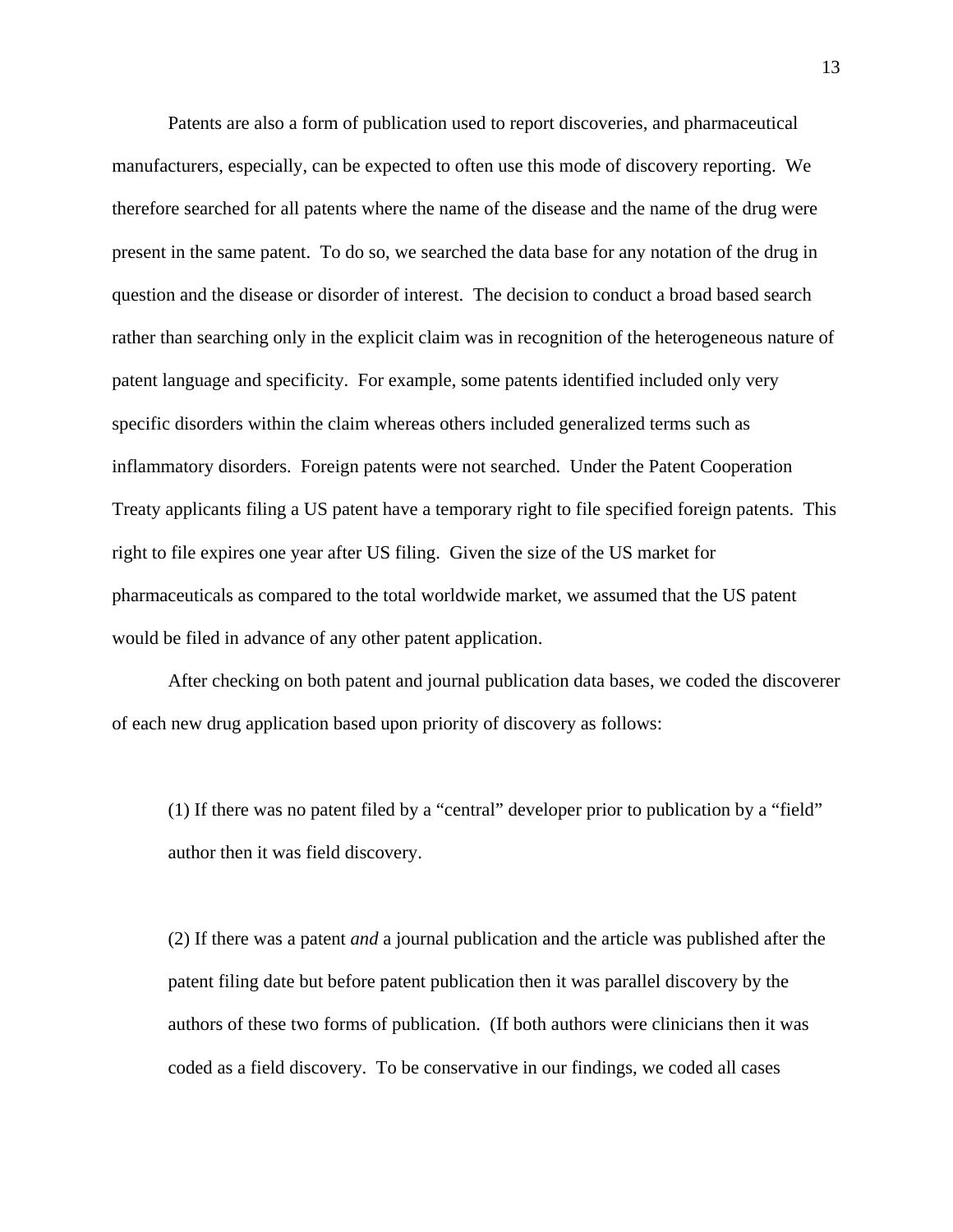involving publications with "mixed" authorship in the central research category in our tallies.)

(3) If the article was published after publication of the patent, the patent filer was assumed to have priority of discovery.

 To confirm and deepen our findings regarding field discovery of new applications for existing drugs, first authors of seminal publications were contacted using electronic mail and offered a standardized questionnaire. If the discovery was made in the field, data was collected on the circumstances of its discovery along with key characteristics of the clinician(s) making the discovery. A total of 102 email addresses were obtained and the authors were contacted. The initial response rate was deemed inadequate. Non-responders were recontacted. A total of 33 authors responded in total. Overall the response rate was 32%. This is consistent with the response rates previously seen in physician surveys and other industries.

#### **Findings**:

#### **Sources of off-label application discovery**

 Recall that we define central discovery of new off-label drug applications to be those made in the course of an organized research discovery process involving a pharmaceutical manufacturer or other laboratory. We define field discovery of new off-label drug applications to be those identified by clinicians in the care of patients. Of the 144 new uses identified for the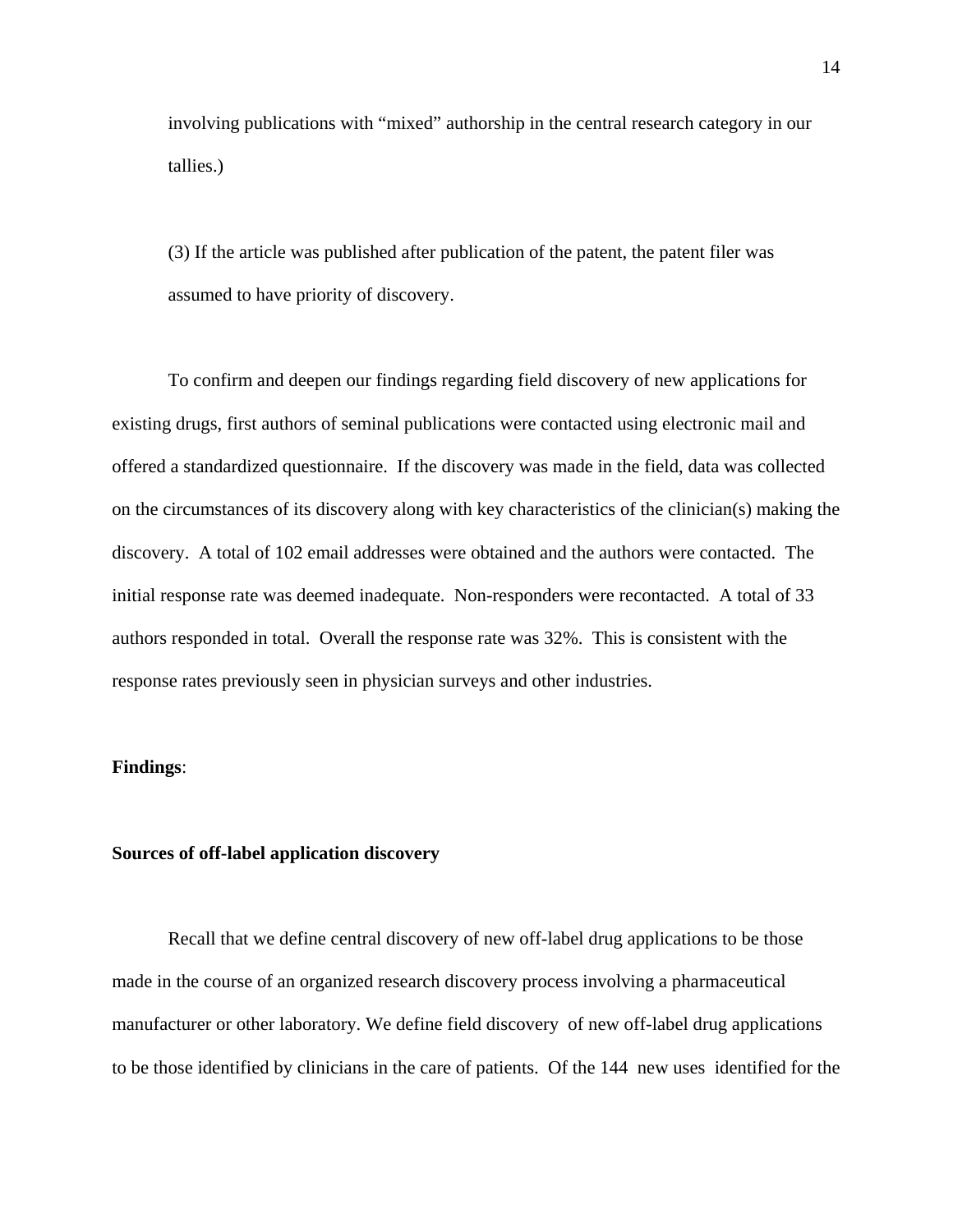1998 new drug approvals, 84/144 (50%) were initially categorized as field discovery based upon simple inspection of the authorship and contents of the seminal article. This simple method proved quite accurate: follow-up questionnaires addressed to first or identifiable authors confirmed this initial assessment in 100% of the cases. A total of 33 responses were obtained. 29 of the authors responding to our survey of clinicians were assumed to have been participants in a field discovery. All confirmed this original coding. Although 32 authors of research that we coded to be of central origin were contacted, only four responded. Three of these respondents confirmed our coding was correct. One author reported that his off-label application discovery was in fact due to field discovery rather than central discovery. With this correction made, we find that 59% of the new off-label drug applications in our sample are the result of field discovery and 41% are the result of central discovery.

Table 3 lists the drugs approved, the number of new uses noted in Micromedex and the source of discovery. There is considerable heterogeneity in the source of discovery of new uses with thalidomide having the highest number of uses identified in the field (89%) and sildenafil having the highest number of new uses identified in company initiated research (72%).

#### **Characteristics of "field" indication discoverers and their methods**

 The term "Lead user" has been applied to a small group of product users who have been found to be responsible for a significant portion of innovation by users. Lead users have been identified in a wide array of activities. Lead users display two characteristics: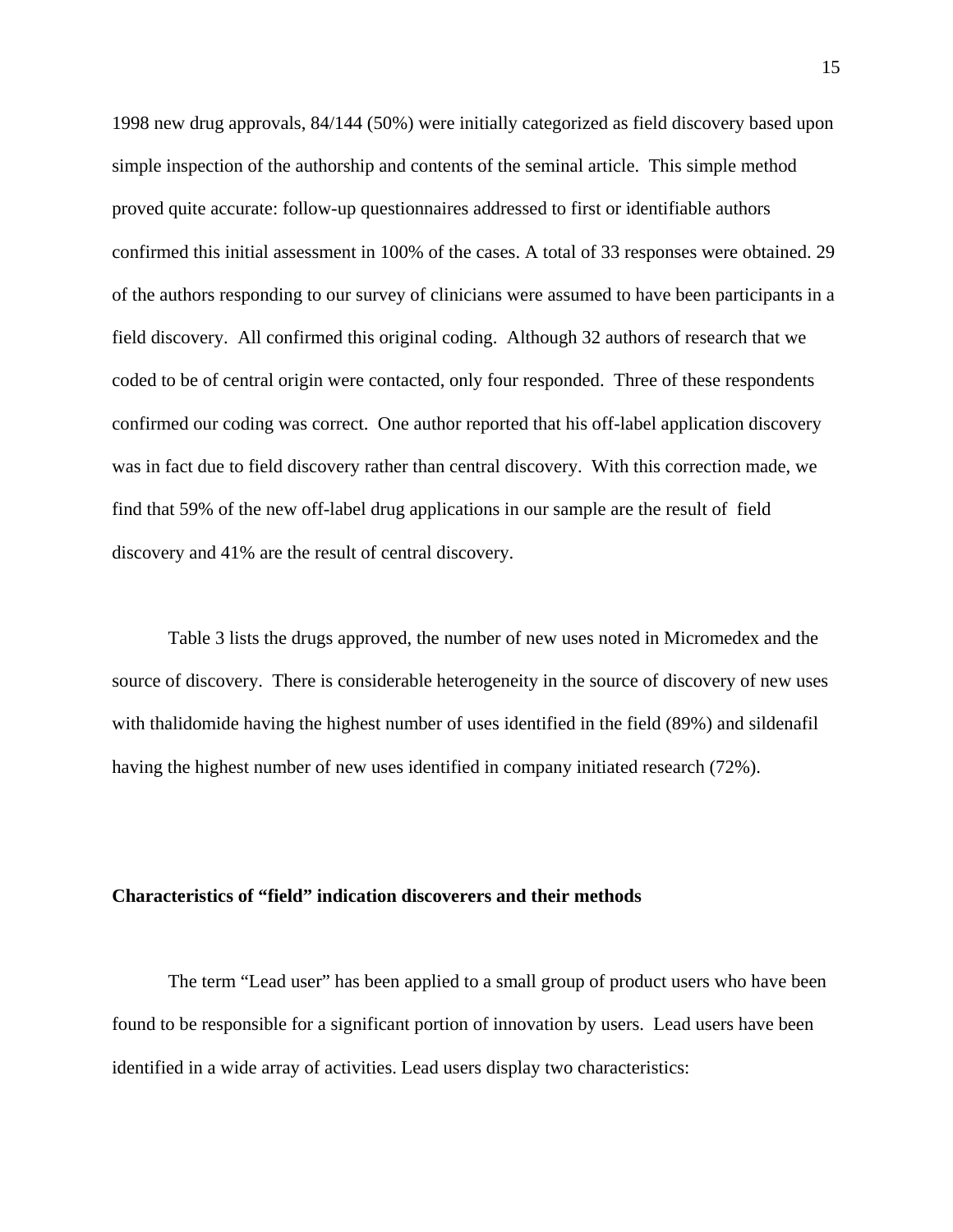- a) Lead Users face needs that will be general in the marketplace but face them months or years before the bulk of that market encounters them and,
- b) Lead users are positioned to benefit significantly by obtaining a solution to their leading-edge needs.

 We find, in agreement with studies of the sources of innovation in other fields, that our field discoverers were lead users. That is, they had a high need for the new indication to better serve the needs of their personal caseload. 72% of the respondents noted a high level of importance of the discovery to the care of their patients. The needs of these clinicians also foreshadowed general demand, as measured by the number of follow-on studies that developed their discovery further.

#### **Characteristics of indications**

 The indications developed by field discoverers were judged to be clinically important by our survey respondents. The discoveries were rated as the first drug that can be used to treat the indicated condition and/or as a significantly better way to treat this condition in 100% of cases. Further research is needed to establish the relative economic importance of field vs. manufacturer-discovered new drug indications. From simple inspection, it is clear that the indications developed by field discoverers were not in economic "blockbuster" categories at the time they were discovered. However, the categories, as one would expect in the case of innovations by lead users, have expanded since the time of discovery (as was the case, for example, with the field discovery of cosmetic uses for Botulinum toxin A).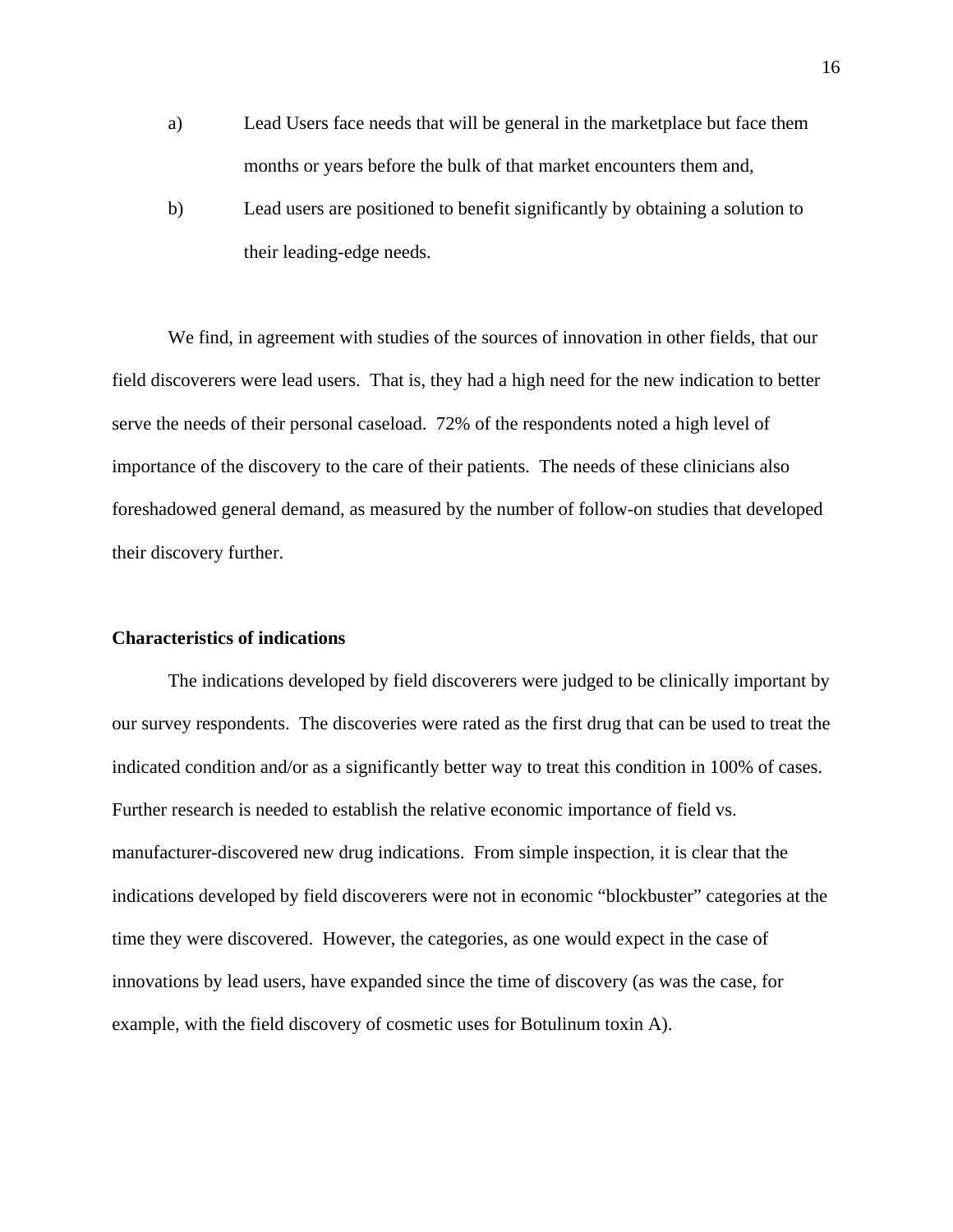As is shown in Table 4, 60% of field discoverers reported that they had made their discovery by applying their understanding of the pharmacology of the drug to the clinical problem. Serendipity, information from others and other factors appeared to have played lesser roles. The high proportion of discoveries made via a deep understanding of the method of action of a drug and of specific disease processes again fits with our expectations for innovation by lead users.

#### **Discussion:**

 The finding that 59% of new drug uses arise from field discovery is, we think, of significant interest. Further research can refine this finding considerably. For example, why do only a few of the drugs among the 29 in our sample – notably thalidomide - experience most of the discovery of new off-label applications? On the basis of anecdotal evidence we speculate that this may be related to the pharmacology of the drug in question. Field discovery by clinicians may have a greater comparative advantage over centralized discovery by manufacturers when the precise mechanism of drug activity is less well understood and/or when the breadth of pharmacological action is greater. In these cases clinical "learning by doing" in the field is likely to identify many unexpected effects – both positive and negative.

 Also, the present sample of newly-discovered off-label applications is quite limited in both size and scope. We examined 144 new applications for drugs newly approved in only one year – 1998. On the other hand, our findings are quite similar to those found in a range of other industries by other investigators. If further research does support our central finding that a significant subset of new indications for approved drugs are found by clinicians in the field, we think that there are significant economic and policy and regulatory implications.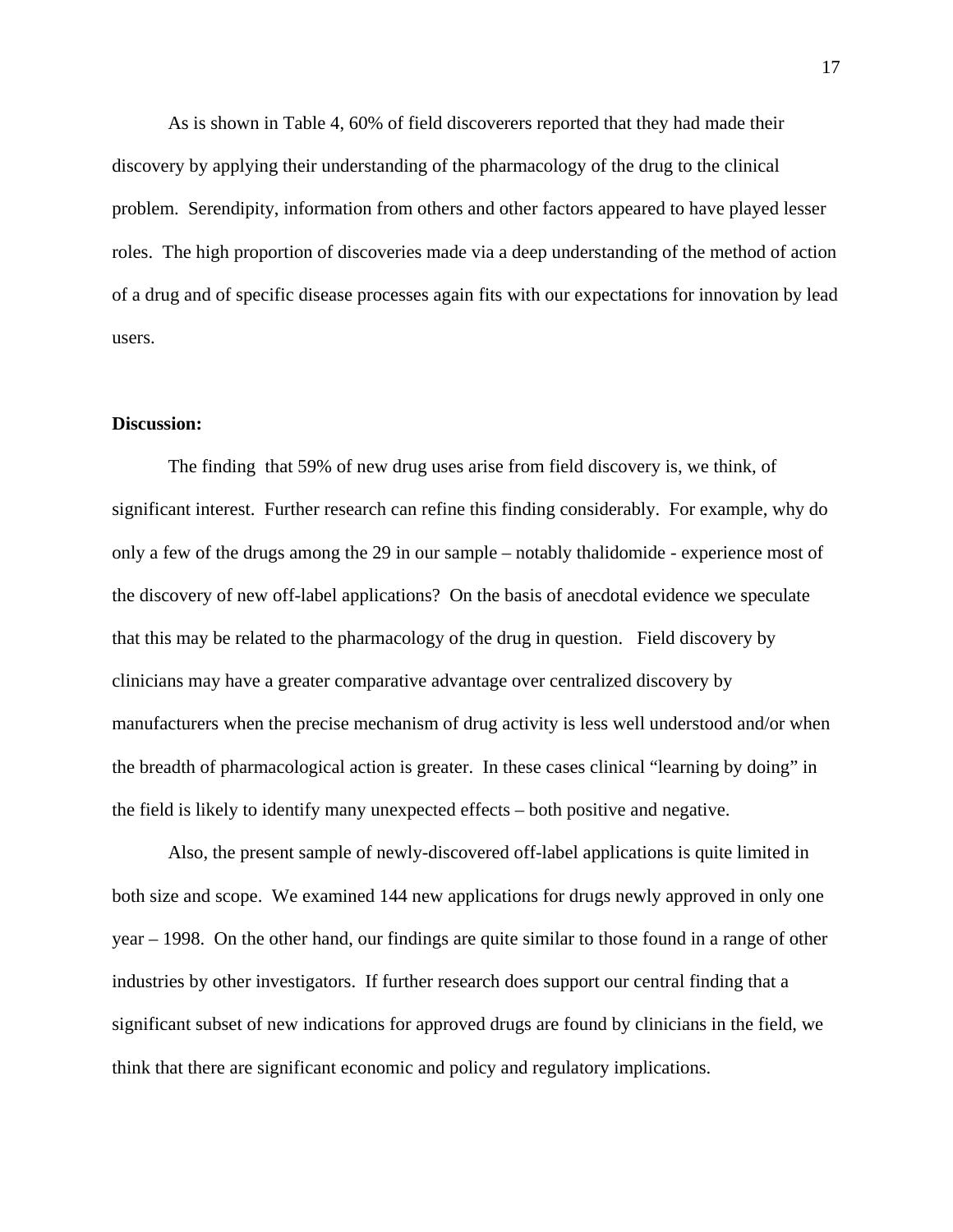From the economic perspective, it is well understood that the approval process for a New Drug Application is a time consuming and costly undertaking. Recent estimates suggest total development costs from bench to market exceed \$800 Million and can take between 10 and 15 years to accomplish (21, 22). Field discovery of new applications for existing drugs, on the other hand, seems likely to be relatively rapid and inexpensive. First reports such as the seminal articles we identified in our study typically involve only a few clinical observations or a few patients in a clinical trial. Would it therefore not make both clinical and economic sense to study and improve and support the process by which clinicians discover and report new applications for existing drugs? Clearly, the present informal process has major inefficiencies in the collection and dissemination of findings: Seven additional similar discoveries were noted by the respondents to our survey indicated that they had found additional valuable applications for existing drugs that they had not reported in the literature.

 An understanding that users are an important source of new innovations has enabled other industries to reduce product cycle times and improve product performance. (5) If much innovation and related improvement in patient care is derived from field discovery, the same advantages may be obtained by proper "reengineering" of the field discovery of new applications for existing drugs. One approach may be to provide for additional journal space for case reports and small series with prior and/or post publication peer review. This model is similar to an information collection and dissemination process modeled on "open source software" projects.

 We should make it clear that we are not advocating unfettered experimentation on the part of clinicians. Mis-application of drug therapy has as large a potential to harm as it does to help. There is an obvious and appropriate concern with the wide spread dissemination of incorrect information in drug therapy. However, other disciplines have developed robust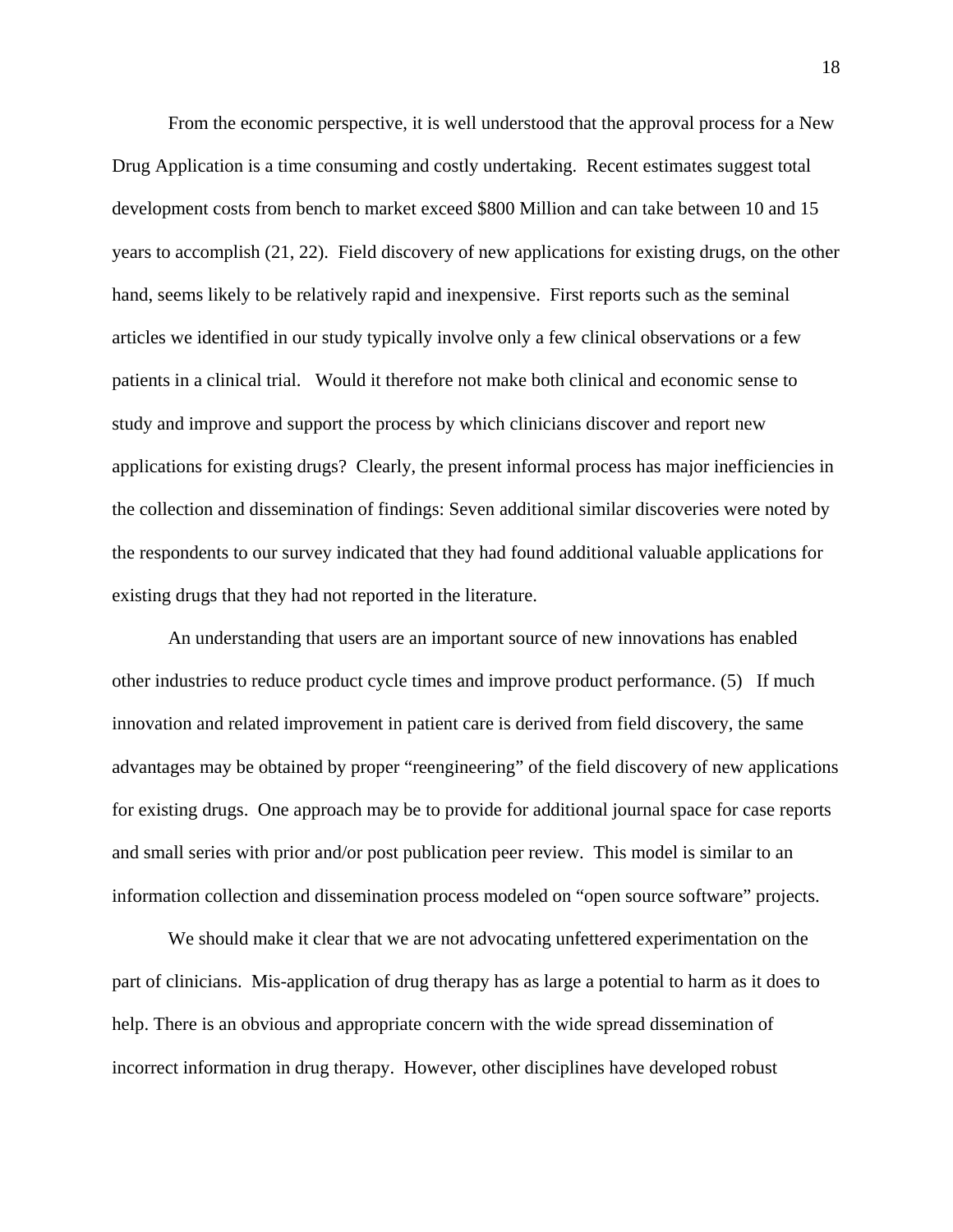mechanisms that enable them to rapidly self-monitor and self-correct. For example, experiments in which incorrect information has been purposely inserted into open information compilations like the encyclopedia Wikipedia have shown very rapid discovery and removal of the faulty information by other users.

 As an illustration of what might be done, at least one academic center has attempted to apply peer review to the process of field discovery as it applies to inpatient drug use. The Massachusetts General Hospital has for many years provided for institutional oversight and approval for innovative therapeutic and diagnostic interventions via the institutional review board. The rationale for IRB involvement speaks to the presumed level of expertise and experience of the committee in evaluating the risks and benefits to the patient. It should be pointed out that there is no federal or state statutory requirement for IRB approval.

There are obvious limitations to this study and the conclusions drawn. The sample consisted of a single year of new drug approvals. The impact of field discovery may be different for different years or drugs approved. The response rates from clinicians were relatively low and there may have been a bias in the responses skewing the data toward field discovery. (23) Despite these inadequacies, the data suggest that field discovery is an important contributor to the identification of new uses for existing prescription drugs.

 In conclusion, field discovery of new applications for existing drugs appears to be a significant component of the discovery process for FDA approved drug new use. Additional research should be conducted to determine the attributes of clinicians involved in field discovery and in the health policy and regulatory implications of this observation.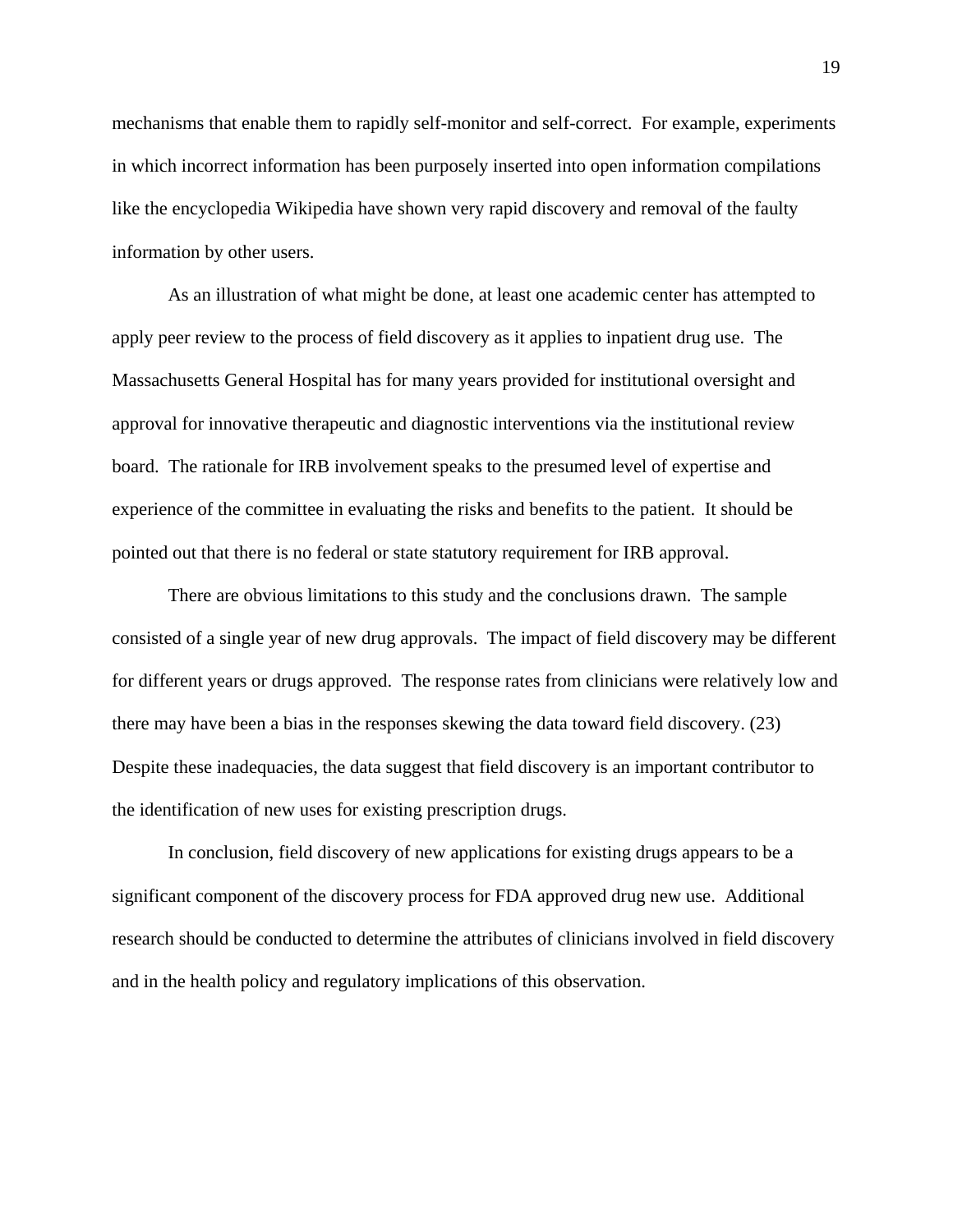- 1. Jong WT, Vulto A, DeHoog M, Schimmel KJ, Tibboel D, Van den Anker JN. Unapproved and off label use of drugs in a children's hospital. N Engl J Med. 2000;343:1125;
- 2. Poole SG. Dooley MJ. Off-label prescribing in oncology. Supportive Care in Cancer 2004;12(5):302-5,
- 3. Riggs W, von Hippel E. The Impact of Scientific and Commercial Values on the Sources of Instrument Innovation. Research Policy 1994;459-469
- 4. Ogawa, S. Does Sticky Information Affect the Locus of Innovation? Evidence from the Japanese Convenience-Store Industry. Research Policy 1998;26(7-8): 777-790.
- 5. von Hippel E. Democratizing Innovation. MIT Press, Cambridge, MA. 2004
- 6. Raymond, Eric S. The Cathedral and the Bazaar Musings on Linux and Open Source by an Accidental Revolutionary. (Rev. ed.). Sebastopol, Calif.: O'Reilly, 2001:19-64
- 7. Brooks, P. F. Jr. (1979) The Mythical Man-Month: Essays on Software Engineering. Reading, MA: Addison-Wesley Publishing Company
- 8. Urban G L, von Hippel E. Lead User Analyses for the Development of New Industrial Products. Management Science 1988;34(5): 569-82.
- 9. Herstatt, C, von Hippel E. From Experience: Developing New Product Concepts Via the Lead User Method: A Case Study in a "Low Tech" Field. Journal of Product Innovation Management 1992;9(3): 213-222.
- 10. Morrison PD, Roberts JH, von Hippel E. Determinants of User Innovation and Innovation Sharing in a Local Market. Management Science 2000;46(12): 1513-1527.
- 11. Franke N, von Hippel E. Satisfying Heterogeneous User Needs via Innovation Toolkits: The Case of Apache Security Software. Research Policy 2003;32(7): 1199-1215.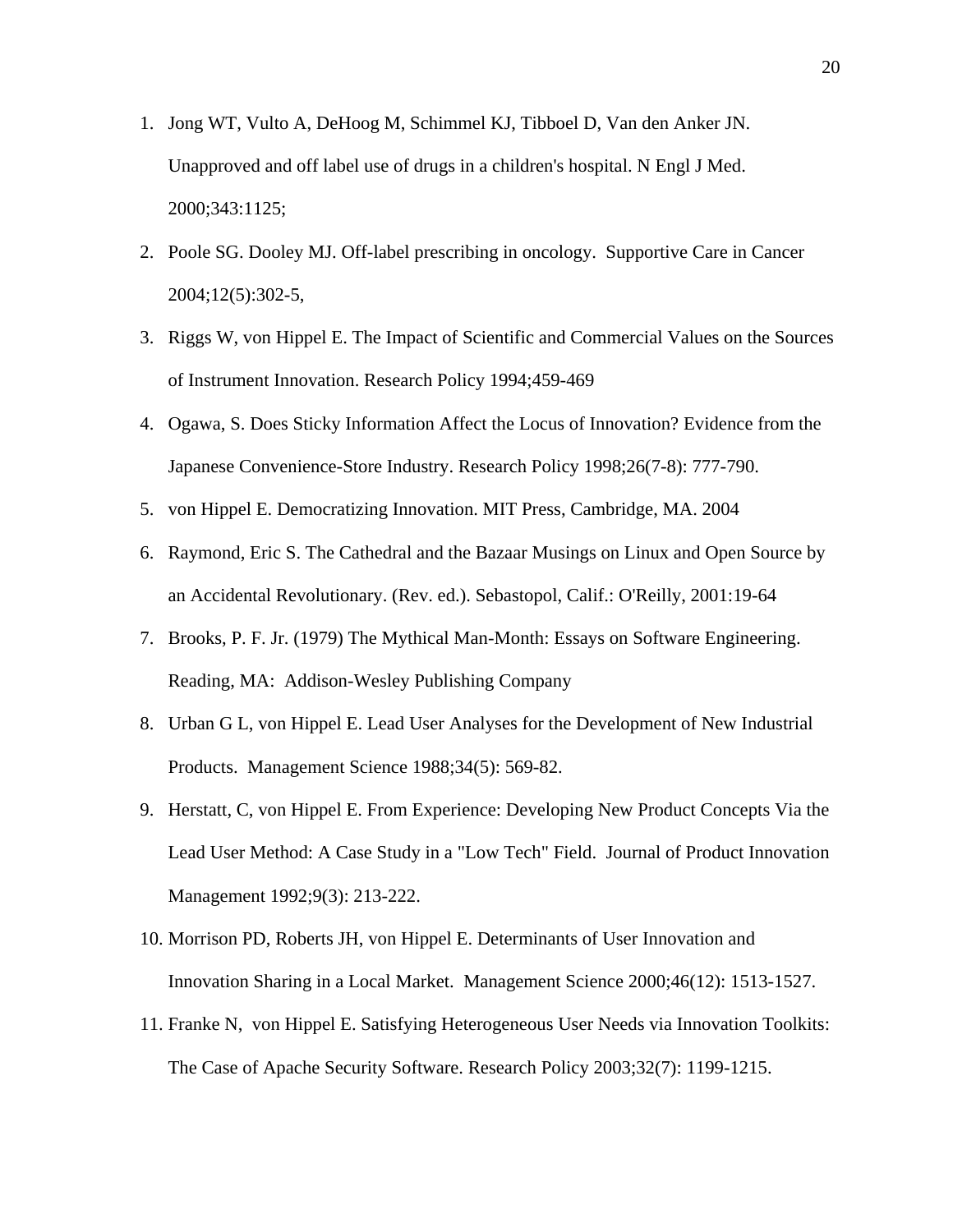- 12. Lüthje C. Customers as Co-Inventors: An Empirical Analysis of the Antecedents of Customer-Driven Innovations in the Field of Medical Equipment. Proceedings from the 32th EMAC Conference 2003, Glasgow.
- 13. Lüthje C. Characteristics of Innovating Users in a Consumer Goods Field: An Empirical Study of Sport-Related Product Consumers." Technovation, forthcoming 2004.
- 14. Franke N, Shah S (2003). How Communities Support Innovative Activities: An Exploration of Assistance and Sharing Among End-Users. Research Policy 2003;32(1): 157-178.
- 15. Lüthje C. Herstatt C, von Hippel E. The Dominant Role of Local Information in User Innovation: The Case of Mountain Biking. MIT Sloan School. Working Paper #4377- 02, 2002.
- 16. Allergan Inc. Botox Cosmetic (botulinum toxin type A) package insert. Irvine CA. 2002
- 17. Allergan Inc. Annual Shareholders Report 2003. Irvine, CA. 2003
- 18. Carruthers, JD, Carruthers J A. Treatment of glabellar frown lines with C. botulinum-A exotoxin. J. Dermatol. Surg. Oncol. 1992;18:17.
- 19. Zeneca Pharmaceuticals. Diprivan (propofol) package insert. Wilmington DE. 1989
- 20. Borgeat A, Wilder-Smith OH, Saiah M, Rifat K. Subhypnotic doses of propofol relieve pruritus induced by epidural and intrathecal morphine. Anesthesiology. 1992;76(4):510- 2.
- 21. Total Cost to Develop a New Prescription Drug, Including Cost of Post-Approval Research, is \$897 Million. Tufts Center for the Study of Drug Development. http://csdd.tufts.edu/NewsEvents/RecentNews.asp?newsid=5 (accessed December 1, 2004)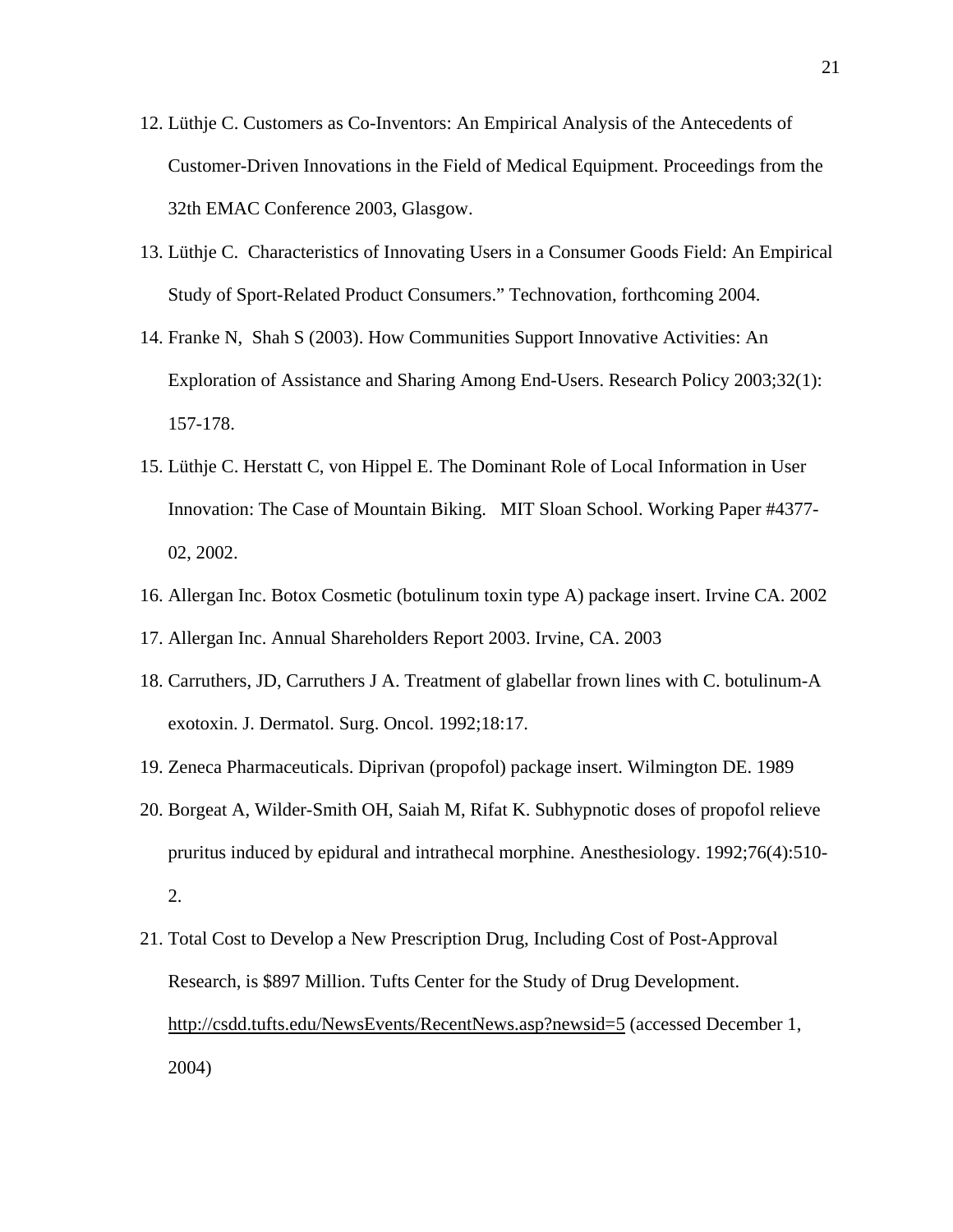- 22. Drews J. Drug Discovery: A historical perspective. Science 287(5460):1960-1964, 2000.
- 23. Kellerman SE, Herold J. Physician response to surveys. A review of the literature. Am J Prev Med 201 Jan;20(1):61-67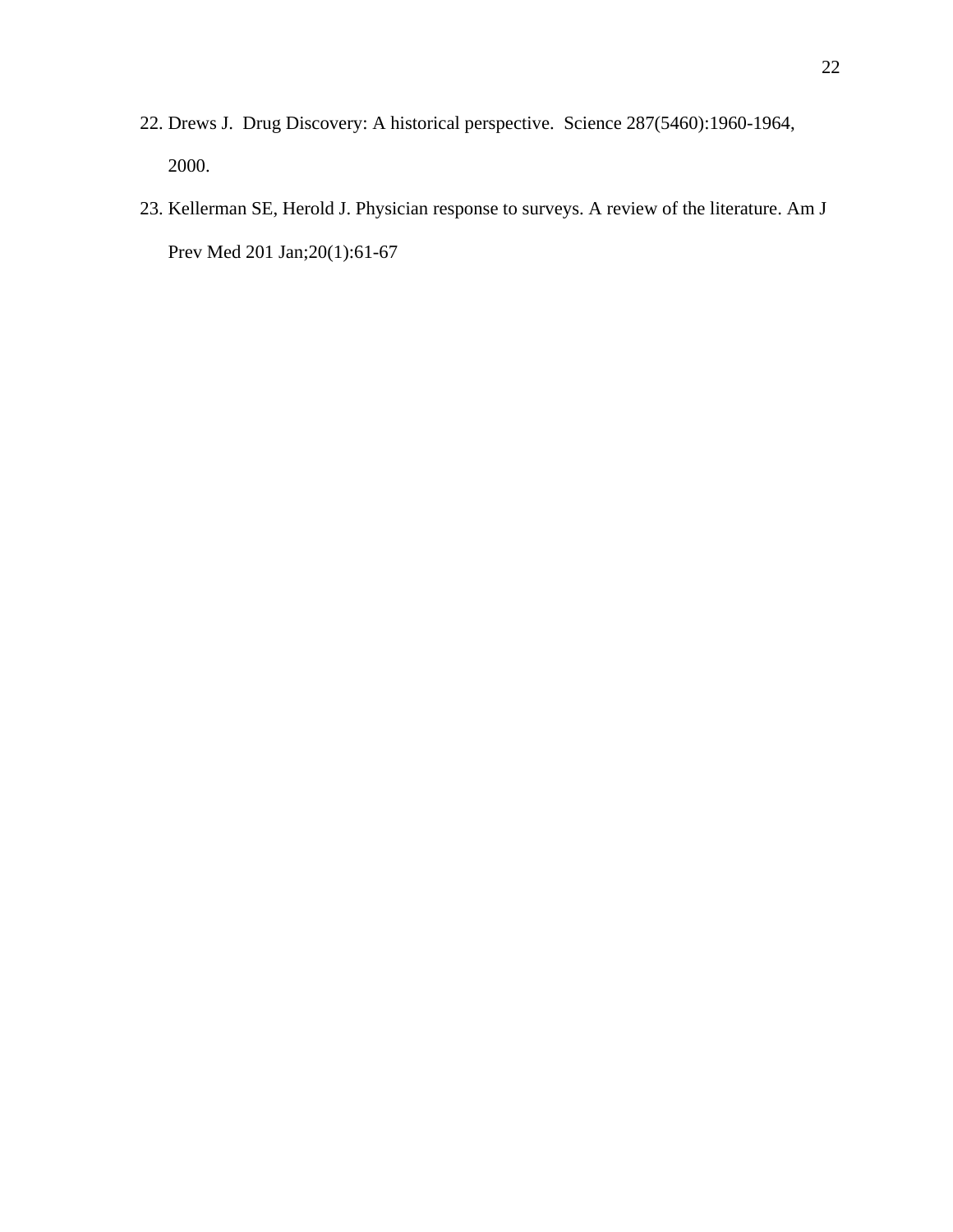### **Table 1: Source of innovations by nature of improvement effected**

| Type of improvement<br>Innovation developed by: |          |      |       |       |  |  |
|-------------------------------------------------|----------|------|-------|-------|--|--|
| provided by innovation                          | $%$ User | User | Mfr   | Total |  |  |
| (1) New functional<br>capability                | 82%      | 14   | 3     | 17    |  |  |
| (2) Sensitivity,<br>resolution                  | 48%      | 11   | 12    | 23    |  |  |
| or accuracy                                     |          |      |       |       |  |  |
| improvement                                     |          |      |       |       |  |  |
| (3) Convenience                                 | 13%      | 3    | 21    | 24    |  |  |
| or reliability                                  |          |      |       |       |  |  |
| improvement                                     |          |      |       |       |  |  |
|                                                 |          |      | Total | 64    |  |  |
| Table reproduced from von Hippel (2005)         |          |      |       |       |  |  |

Data source: Riggs and von Hippel (1994)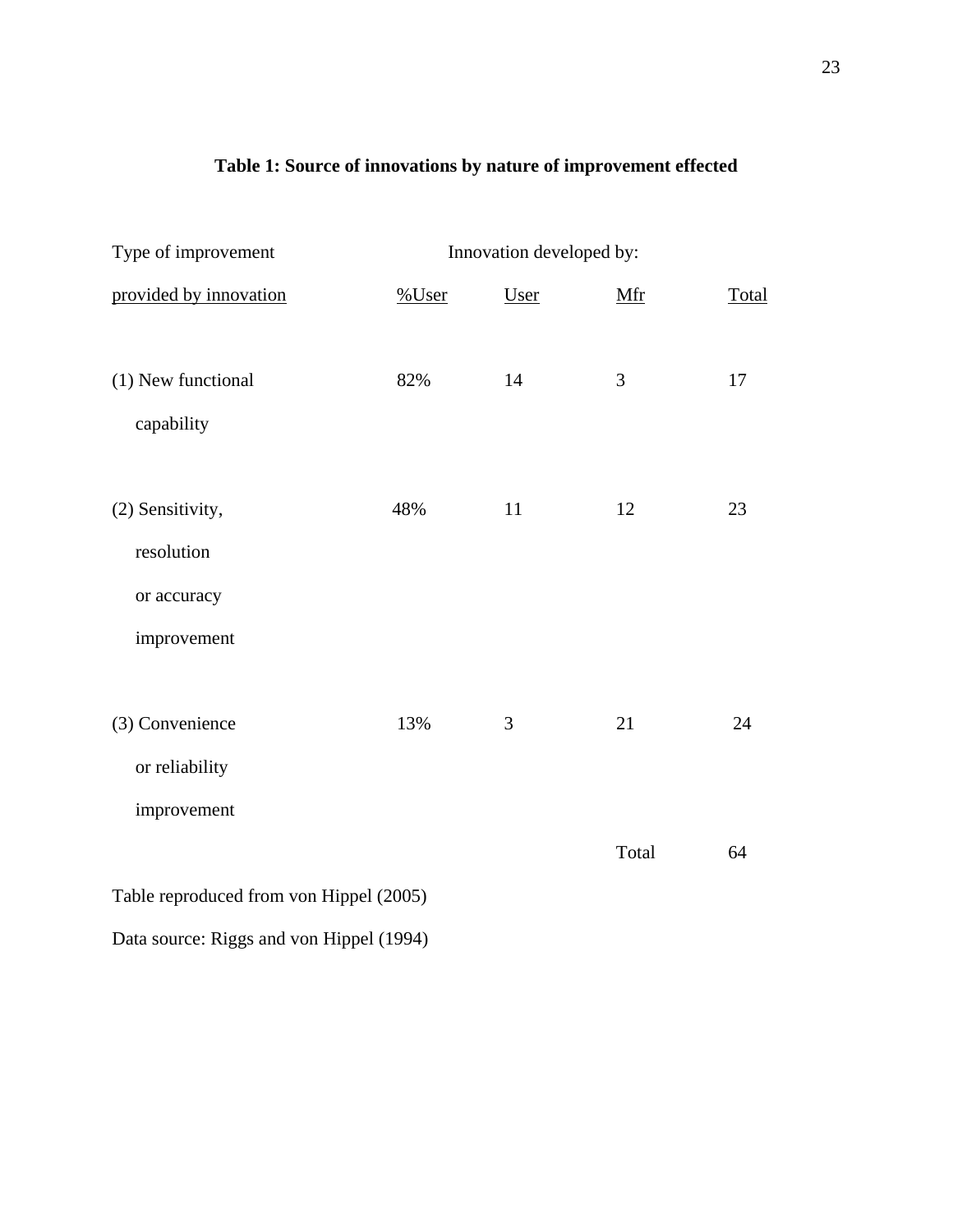**Table 2: Proportion of respondents reporting developing and building or modifying** 

**products for own use in eight product areas** 

| <b>Product Type</b>                             | % user-innovators |
|-------------------------------------------------|-------------------|
| <b>Industrial products</b>                      |                   |
| Printed Circuit CAD Software (a)                | 24%               |
| Pipe Hanger Hardware (b)                        | 36%               |
| Library Information Systems (c)                 | 26%               |
| Apache OS server software security features (d) | 19%               |
| Medical Surgery Equipment (e)                   | 22%               |
| <b>Consumer products</b>                        |                   |
| Outdoor Consumer Products (f)                   | 10%               |
| "Extreme" sporting equipment (g)                | 38%               |
| Mountain biking equipment (h)                   | 19%               |

Sources of Data: (7-15).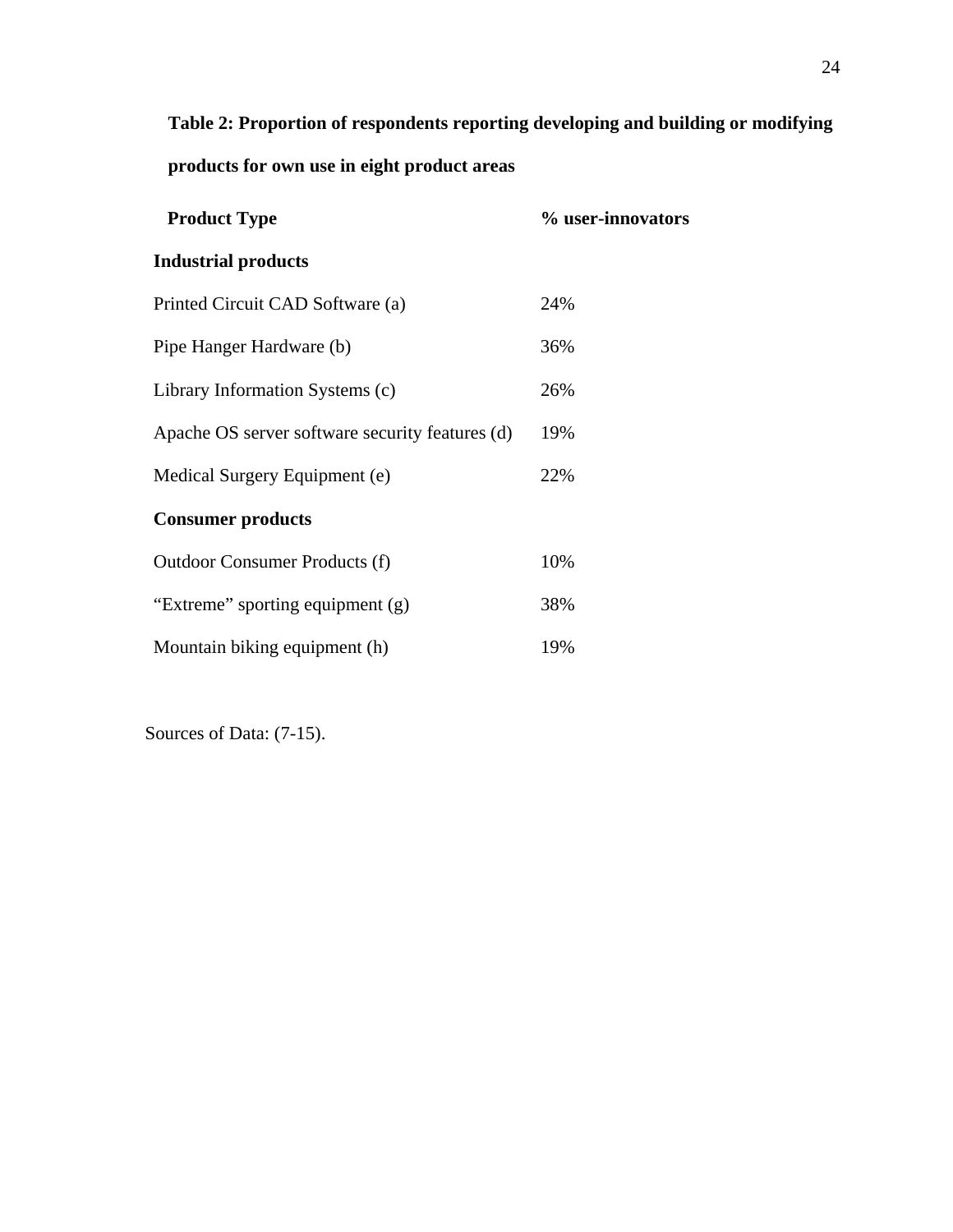### **Table 3. FDA New Molecular Entity Approvals, 1998**

| <b>Drug</b>         | <b>New Clinical Indications</b> | <b>Apparent Field</b>   |
|---------------------|---------------------------------|-------------------------|
|                     | (Post NDA)                      | <b>Discovery</b>        |
| <b>Tolcapone</b>    | $\mathbf{1}$                    | $\mathbf{1}$            |
| Naratriptan         | $\overline{2}$                  | $\mathbf{1}$            |
| <b>Montelukast</b>  | 9                               | 8                       |
| Lepirudin           | 8                               | $\overline{\mathbf{3}}$ |
| Loteprednol         | $\mathbf{1}$                    | $\bf{0}$                |
| <b>Tolterodine</b>  | $\boldsymbol{0}$                | $\bf{0}$                |
| <b>Residronate</b>  | $\overline{\mathbf{3}}$         | $\bf{0}$                |
| Sildenafil          | 21                              | 6                       |
| <b>Brinzolamide</b> | $\boldsymbol{0}$                | $\bf{0}$                |
| <b>Sacrosidase</b>  | $\mathbf{1}$                    | $\mathbf{1}$            |
| <b>Paricalcitol</b> | $\boldsymbol{0}$                | $\bf{0}$                |
| Capecitabine        | 5                               | $\mathbf{1}$            |
| <b>Tirofiban</b>    | $\overline{\mathbf{3}}$         | $\mathbf{1}$            |
| Eptifibatide        | $\overline{2}$                  | $\bf{0}$                |
| Candesartan         | $\overline{7}$                  | $\mathbf{1}$            |
| <b>Rifapentine</b>  | $\mathbf{1}$                    | $\boldsymbol{0}$        |
| Rizatriptan         | $\overline{2}$                  | $\bf{0}$                |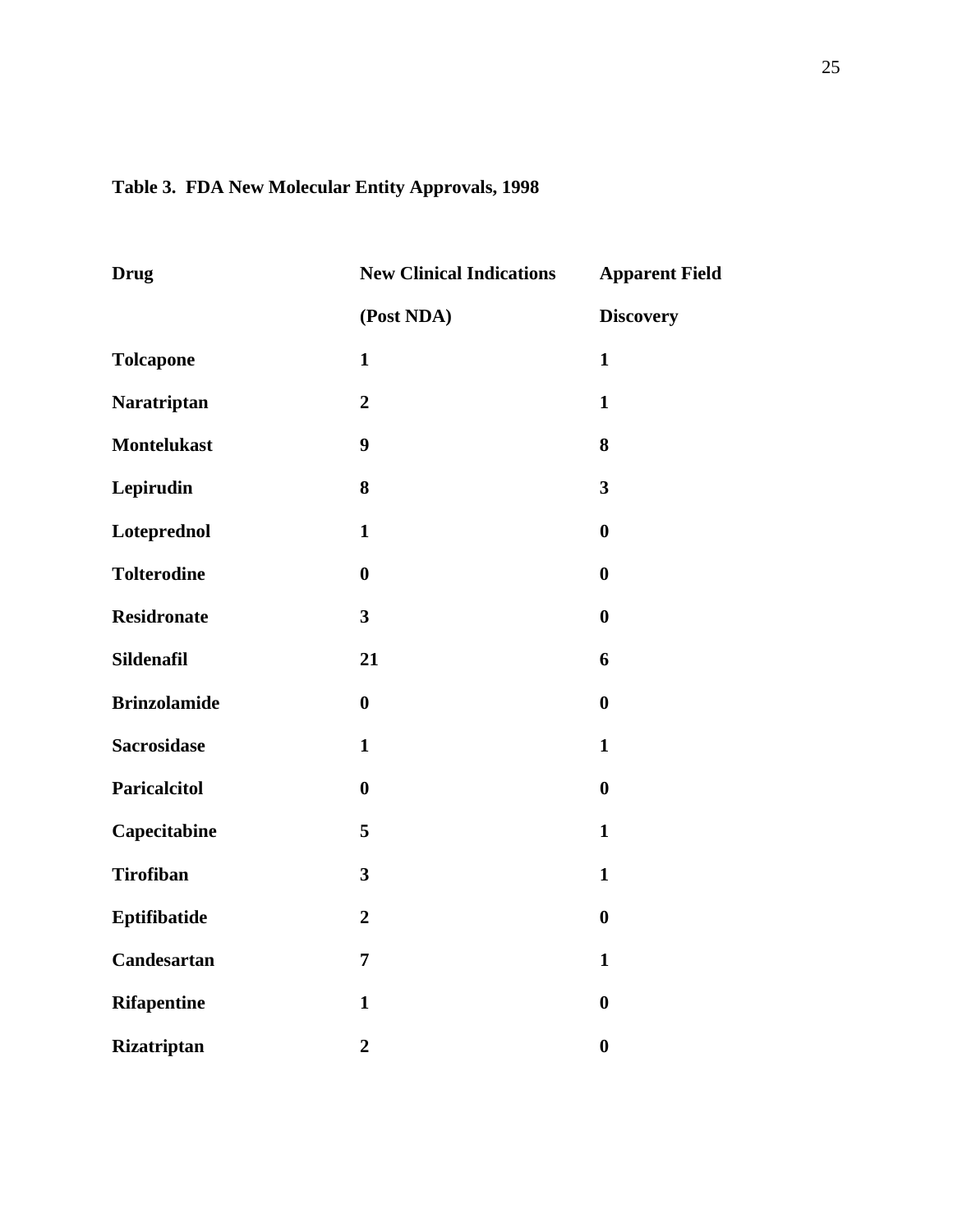| <b>Thalidomide</b>       | 36               | 32               |
|--------------------------|------------------|------------------|
| <b>Citalopram</b>        | 18               | 14               |
| Formiversen              | $\boldsymbol{0}$ | 0                |
| Leflunomide              | 4                | 3                |
| <b>Efavirenz</b>         | $\mathbf{1}$     | 0                |
| <b>Valrubicin</b>        | $\boldsymbol{0}$ | 0                |
| <b>Sevelamer</b>         | $\boldsymbol{0}$ | $\boldsymbol{0}$ |
| <b>Telmesartan</b>       | 3                | $\boldsymbol{0}$ |
| <b>Recombinant Human</b> | $\mathbf{1}$     | 0                |
| <b>Thyrotropin</b>       |                  |                  |
| Abacavir                 | $\boldsymbol{0}$ | $\boldsymbol{0}$ |
| Modafanil                | 8                | 7                |
| <b>Celecoxib</b>         | 6                | 6                |